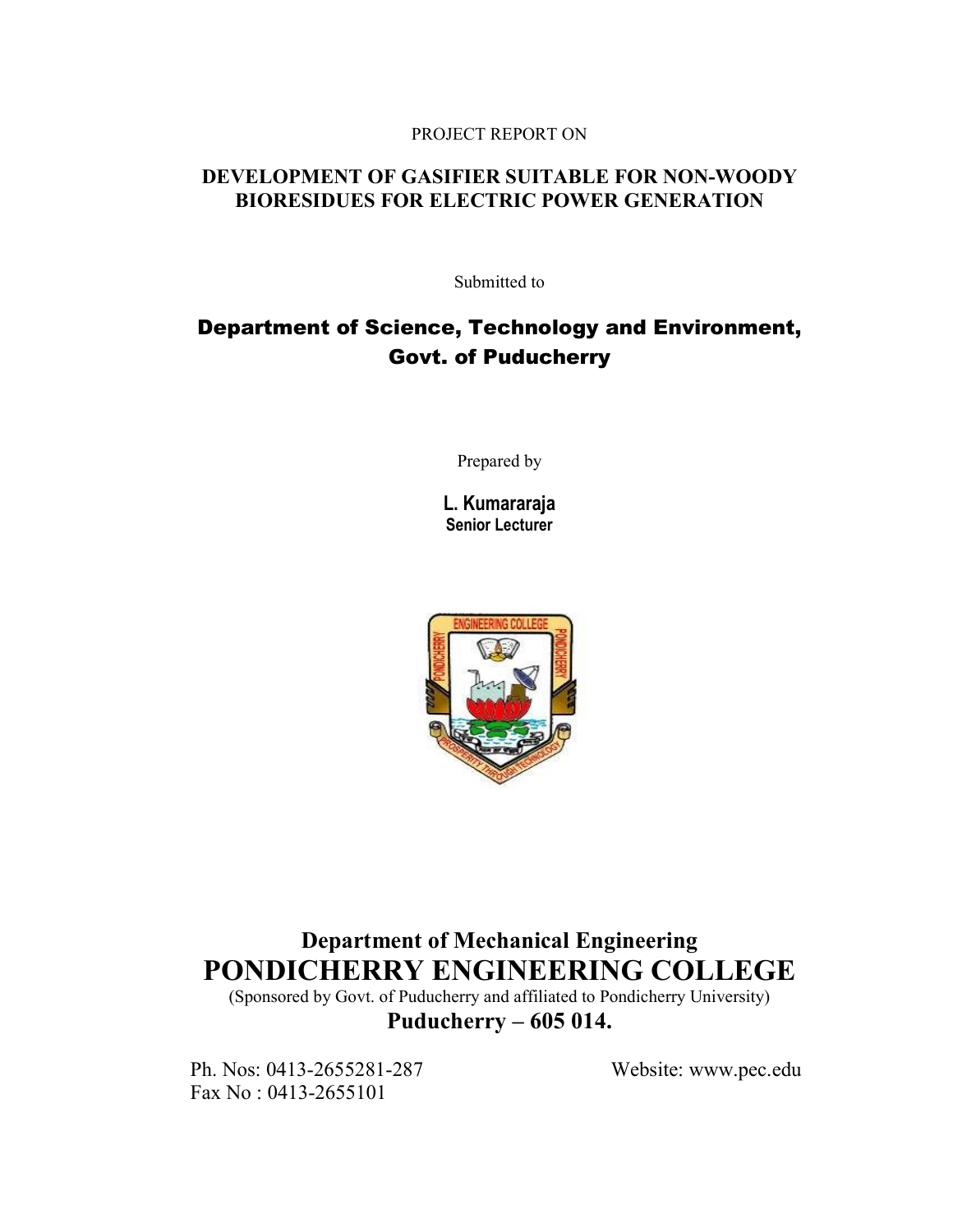# DEVELOPMENT OF GASIFIER SUITABLE FOR NON-WOODY BIORESIDUES FOR ELECTRIC POWER GENERATION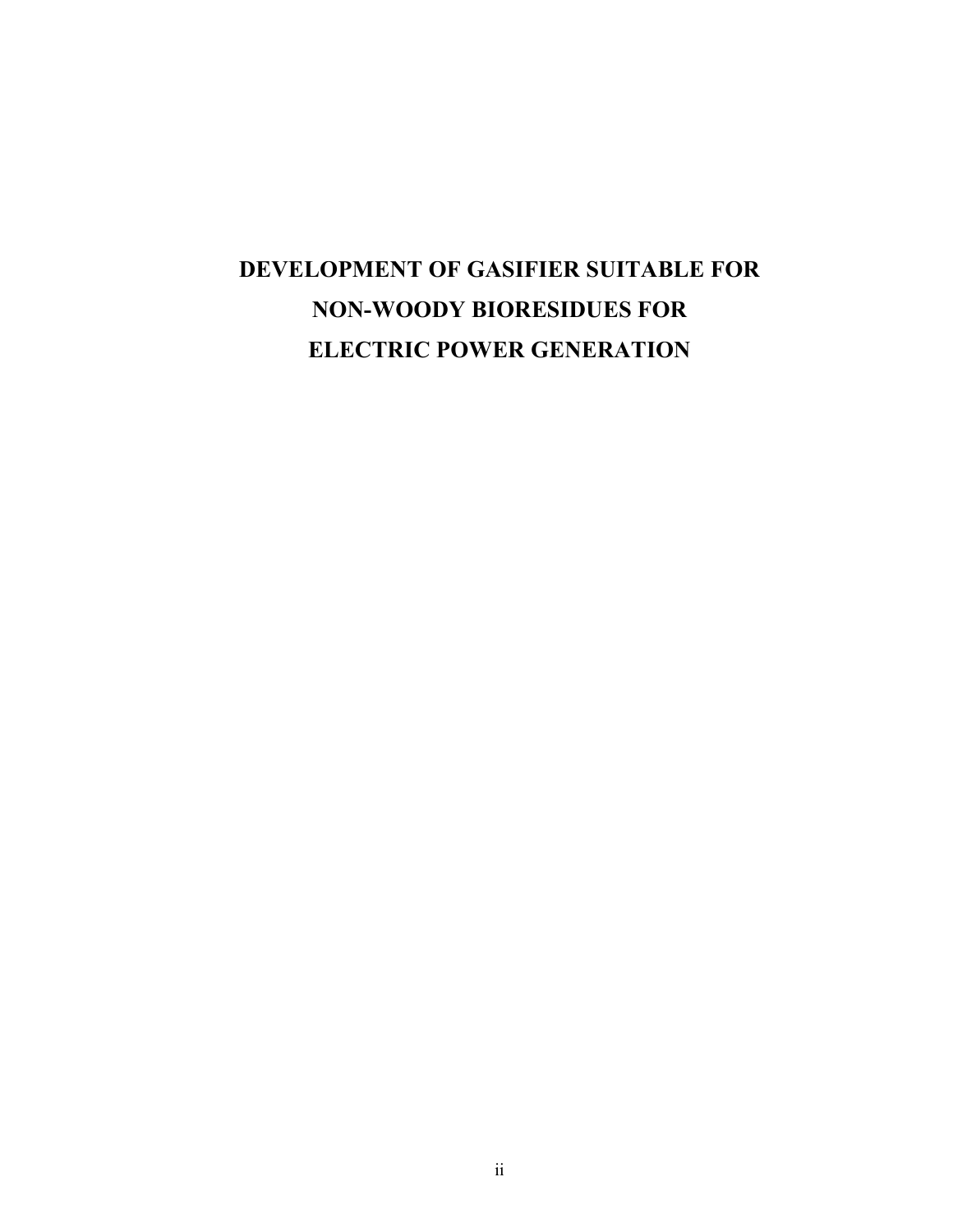## **ACKNOWLEDGEMENTS**

 The project titled "Development of gasifier suitable for non-woody bioresidues for electric power generation" has analyzed the possibility of using loose bioresidues through gasification in a better way.

 At the outset, I thank Dr. K. Subbarayudu, Head of Department of Mechanical Engineering, Pondicherry Engineering College, for his support in the execution of the project and also for allowing me to use the facilities available in the department.

 I am grateful to Dr. T. G. Palanivelu, former Principal and Dr. V. Prithviraj, Principal, Pondicherry Engineering College, for their help in the procurement of equipments pertaining to the project. I gratefully acknowledge the support of B.Tech (Mechanical) and M.Tech (Energy Tech.) students who did their project works related to this developmental project. It is my duty to thank all those who are in one way or other connected with the project.

This project was executed with the financial grant from Department of Science, Technology and Environment (DSTE), Government of Puducherry. I express my deep gratitude to DSTE for funding the project.

### L. KUMARARAJA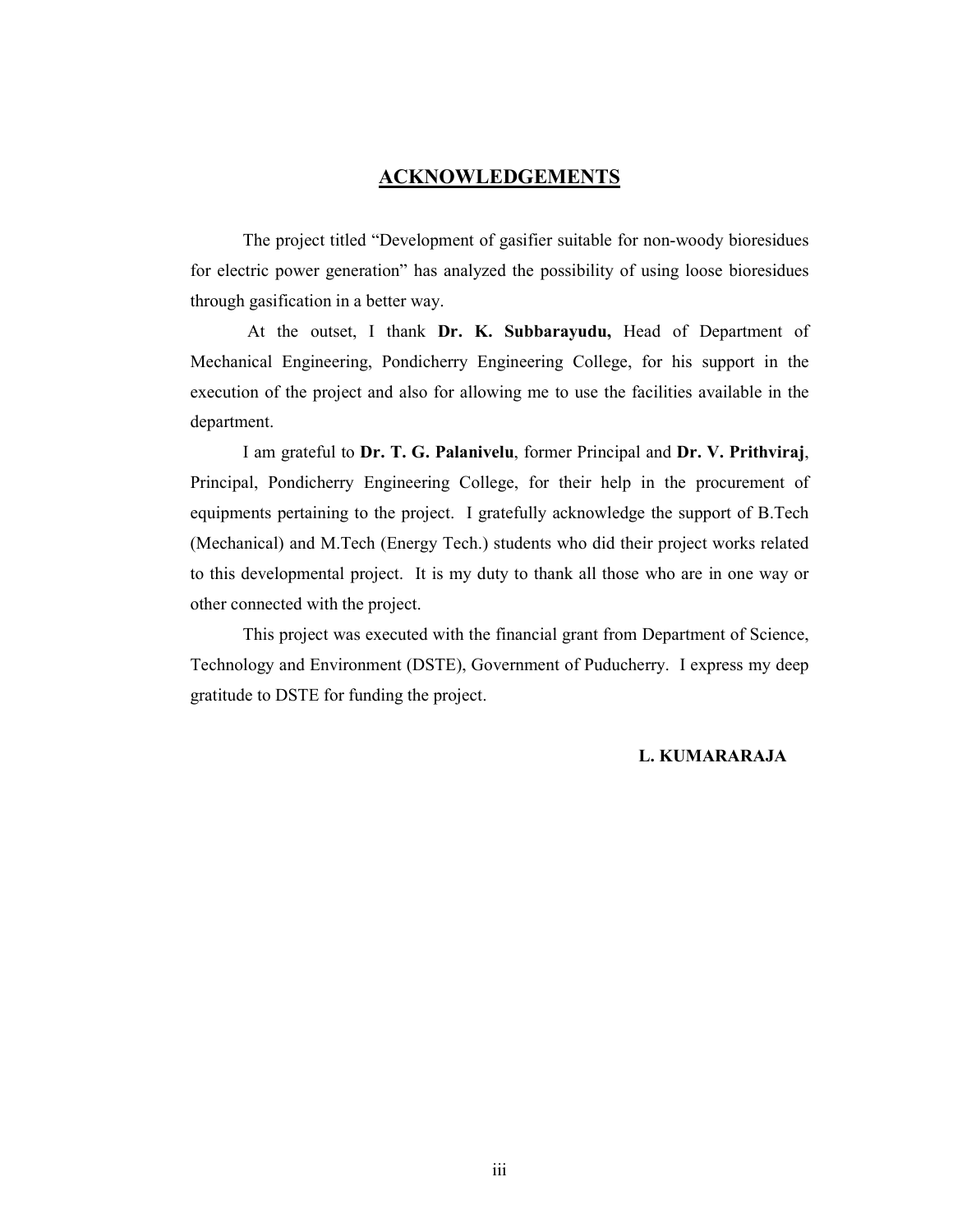| <b>Chapter No.</b> | <b>Title</b>                       | Page No.         |
|--------------------|------------------------------------|------------------|
|                    | Acknowledgements                   | $\overline{111}$ |
|                    | List of figures                    | $\mathbf{V}$     |
|                    | List of tables                     | $\overline{vi}$  |
|                    | Summary                            | vii              |
| $\mathbf{1}$       | Introduction                       | 1                |
| $\overline{2}$     | Literature review                  | 3                |
| 3                  | Biomass and their properties       | 6                |
| $\overline{4}$     | Biomass gasification               | 8                |
| 5                  | Development of gasification system | 15               |
| 6                  | Experiments                        | 19               |
| 7                  | Results and discussion             | 22               |
| 8                  | Conclusions                        | 28               |
|                    | <b>Related literatures</b>         | 30               |
|                    |                                    |                  |

## **CONTENTS**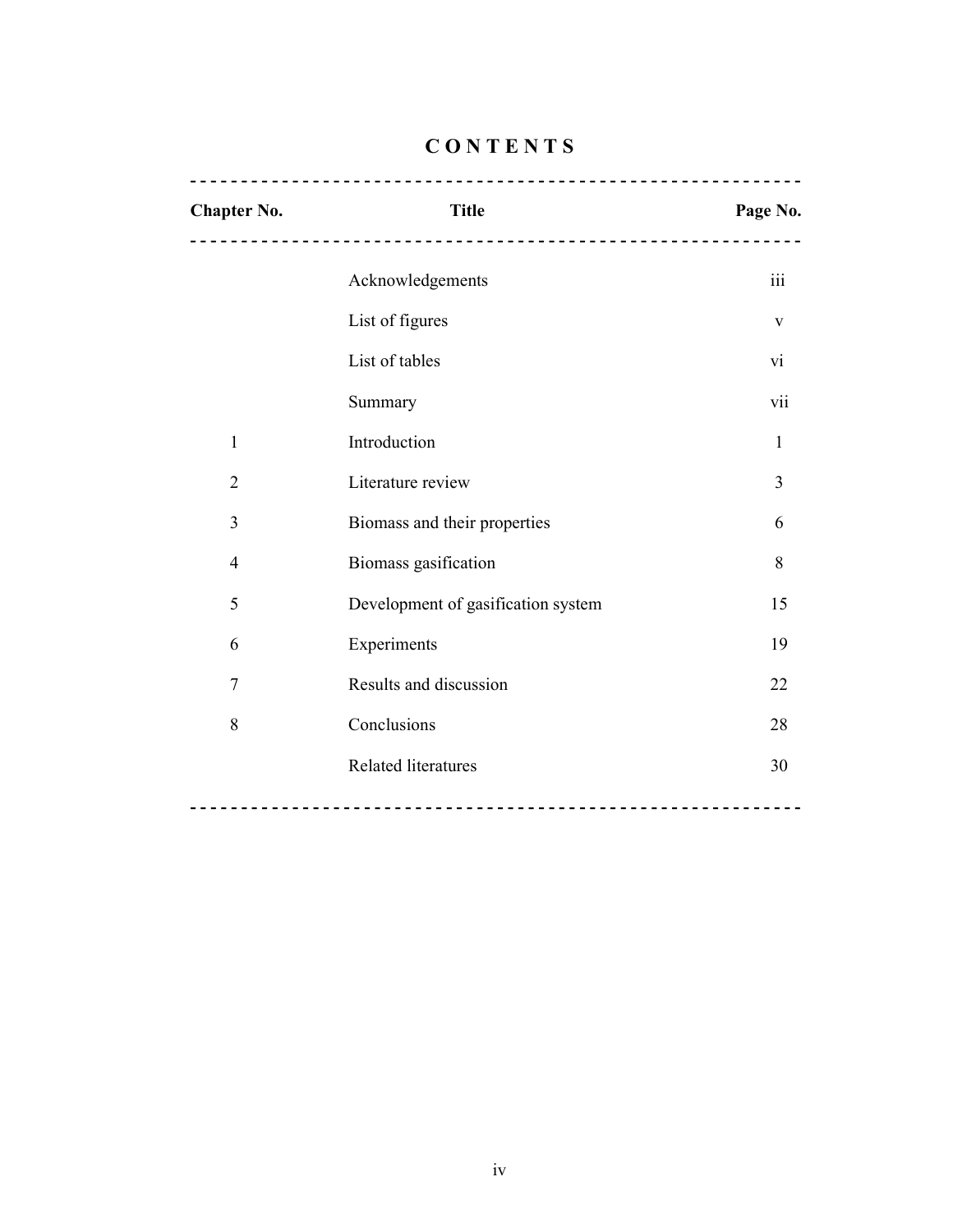## LIST OF FIGURES

- - - - - - - - - - - - - - - - - - - - - - - - - - - - - - - - - - - - - - - - - - - - - - - - - - - - - - - - - - - -

| Fig. No. | <b>Title</b>                                                 |    |  |
|----------|--------------------------------------------------------------|----|--|
| 4.1      | Sequence of reactions in downdraft gasifier                  | 9  |  |
| 4.2      | Updraft gasifier                                             |    |  |
| 4.3      | Downdraft gasifier                                           |    |  |
| 4.4      | Twin-fire gasifier                                           | 12 |  |
| 4.5      | Cross draft gasifier                                         | 13 |  |
| 5.1      | Schematic of biomass gasification system                     | 15 |  |
| 5.2      | Experimental gasification system                             | 15 |  |
| 5.3      | Gasifier for wood and briquettes                             | 17 |  |
| 5.4      | Biomass feeding attachment                                   | 18 |  |
| 6.1      | Pressure drop measurement                                    | 20 |  |
| 6.2      | Gasifier in operation                                        | 21 |  |
| 7.1      | Pressure drop for wood pieces                                | 23 |  |
| 7.2      | Pressure drop for wood shavings                              | 23 |  |
| 7.3      | Pressure drop for saw dust                                   | 24 |  |
| 7.4      | Pressure drop for coir pith                                  | 24 |  |
| 7.5      | Pressure drop for groundnut shells                           | 25 |  |
| 7.6      | Pressure drop for charcoal                                   | 25 |  |
| 7.7      | Plot of Inlet static head vs Air flow rate                   | 25 |  |
| 7.8      | Temperature distribution, fuel feeding and bed height change |    |  |
|          | during gasification of wood pieces                           | 26 |  |
| 7.9      | Temperature distribution, fuel feeding and bed height change |    |  |
|          | during gasification of groundnut shells                      | 26 |  |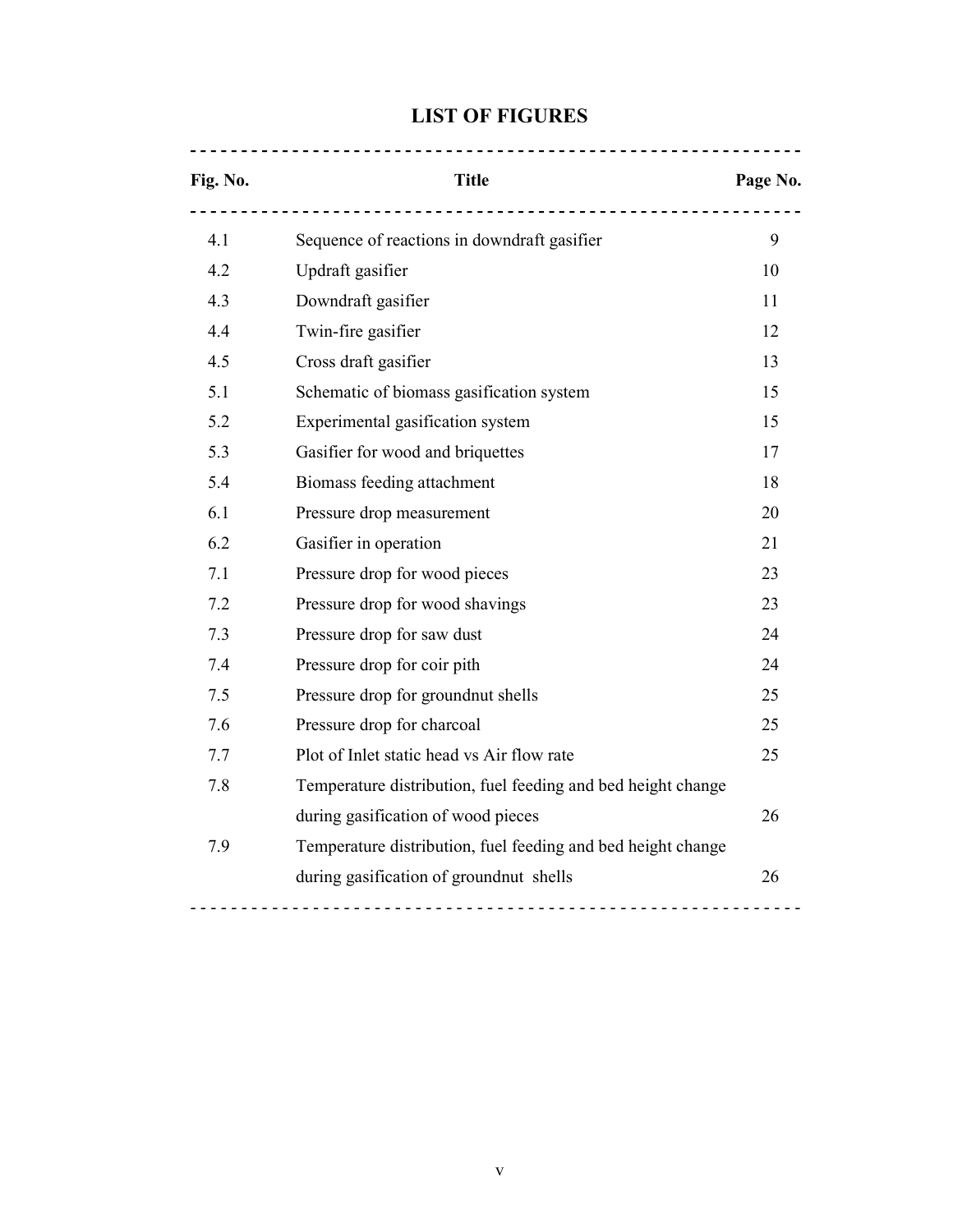## LIST OF TABLES

| Table No. | <b>Title</b>                                              | Page No. |
|-----------|-----------------------------------------------------------|----------|
| 4.1       | General composition of producer gas                       | 13       |
| 7.1       | Some physical properties of certain biomass               | 22       |
| 7.2       | Superficial air velocity, Residence time and Surface area |          |
|           | of bed per unit volume for certain biomass                | 22       |
|           |                                                           |          |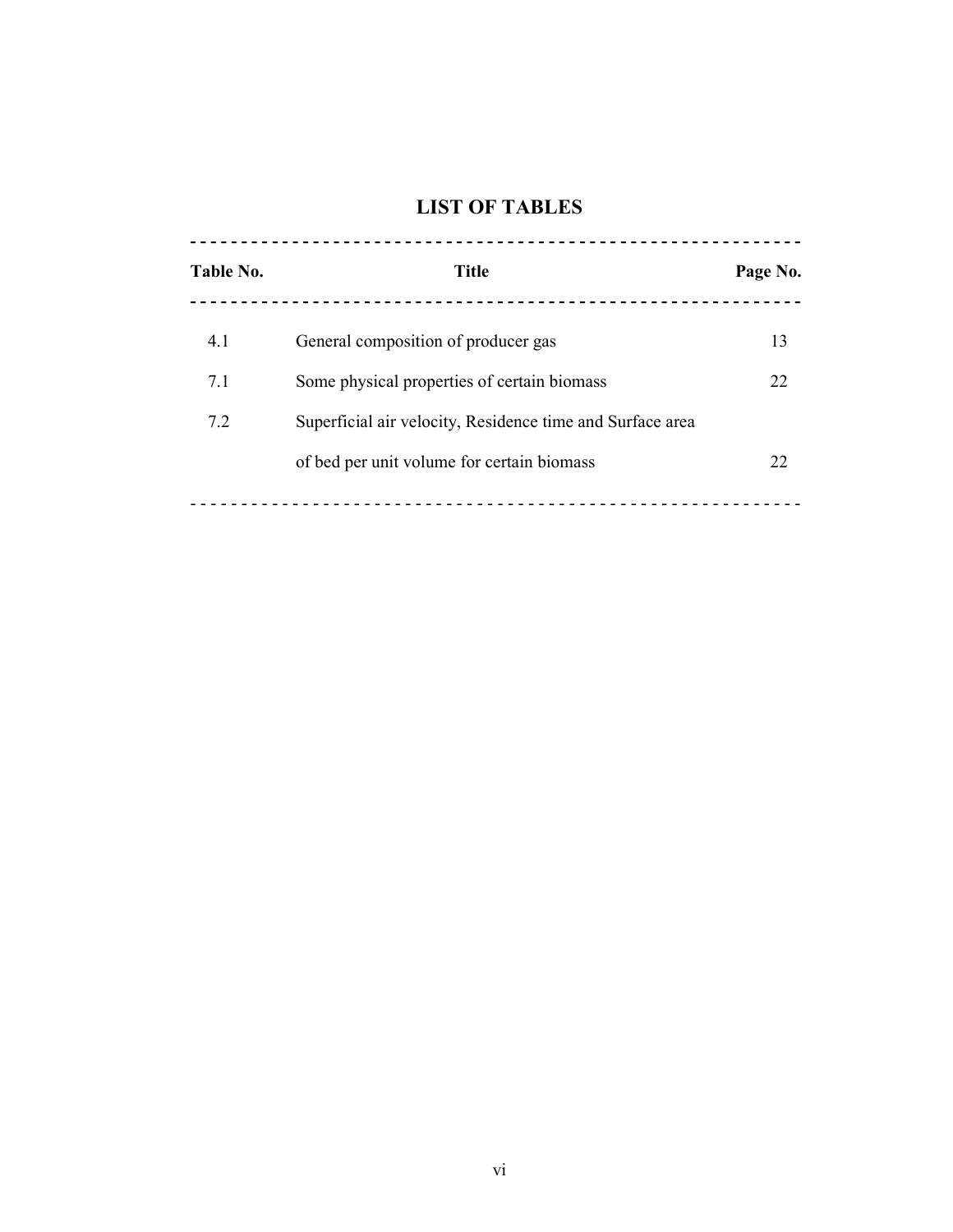### **SUMMARY**

 The availability of bioresidues from various agricultural activities has been estimated to be around 300 million tones per year in India. A considerable portion of this quantity is getting wasted. The problems associated with bioresidues are their undesirable characteristics, irregular availability, etc. Several methods have been developed to utilize them for meeting our energy requirements. One such method is the thermo-chemical conversion called gasification. Most of the existing biomass gasification plants have packed bed type of gasifiers consuming wood pieces or bioresidues in briquetted form. When loose bioresidues are used in packed bed gasifiers, certain operational problems arise. This is due to the distinct characteristics of loose bioresidues vis-à-vis that of wood pieces or briquettes. The distinct physical characteristics of loose bioresidues which influence the operation of gasifier are shape, size, voidage, bulk density, apparent particle density, etc. The distinct chemical characteristics of such bioresidues are moisture content, ash content, ash fusion temperature, ash deformation temperature, etc. These characteristics control the design and operation of gasifiers. As part of this project, a versatile gasifier with a feeding rate of about 4-6 kg/h of bioresidues depending upon their type, was designed and fabricated. First, the properties of certain loose biomass were determined. Bulk density, apparent particle density, bed voidage, superficial air velocity and surface area of bed per unit volume were determined for certain non-woody loose bioresidues. Second, the pressure distribution along the gasifier axis was determined for each type of biomass namely, wood pieces, wood shavings, saw dust, coir pith, groundnut shells and charcoal when gasification air was passed through the packed bed of biomass maintained in the gasifier. Third, non-woody bioresidues like coir pith, groundnut shells and charcoal were gasified and the results were compared with that of wood pieces. Groundnut shells could be gasified easily when compared to coir pith. There was absolutely no problem with charcoal gasification and it was much better than wood pieces gasification.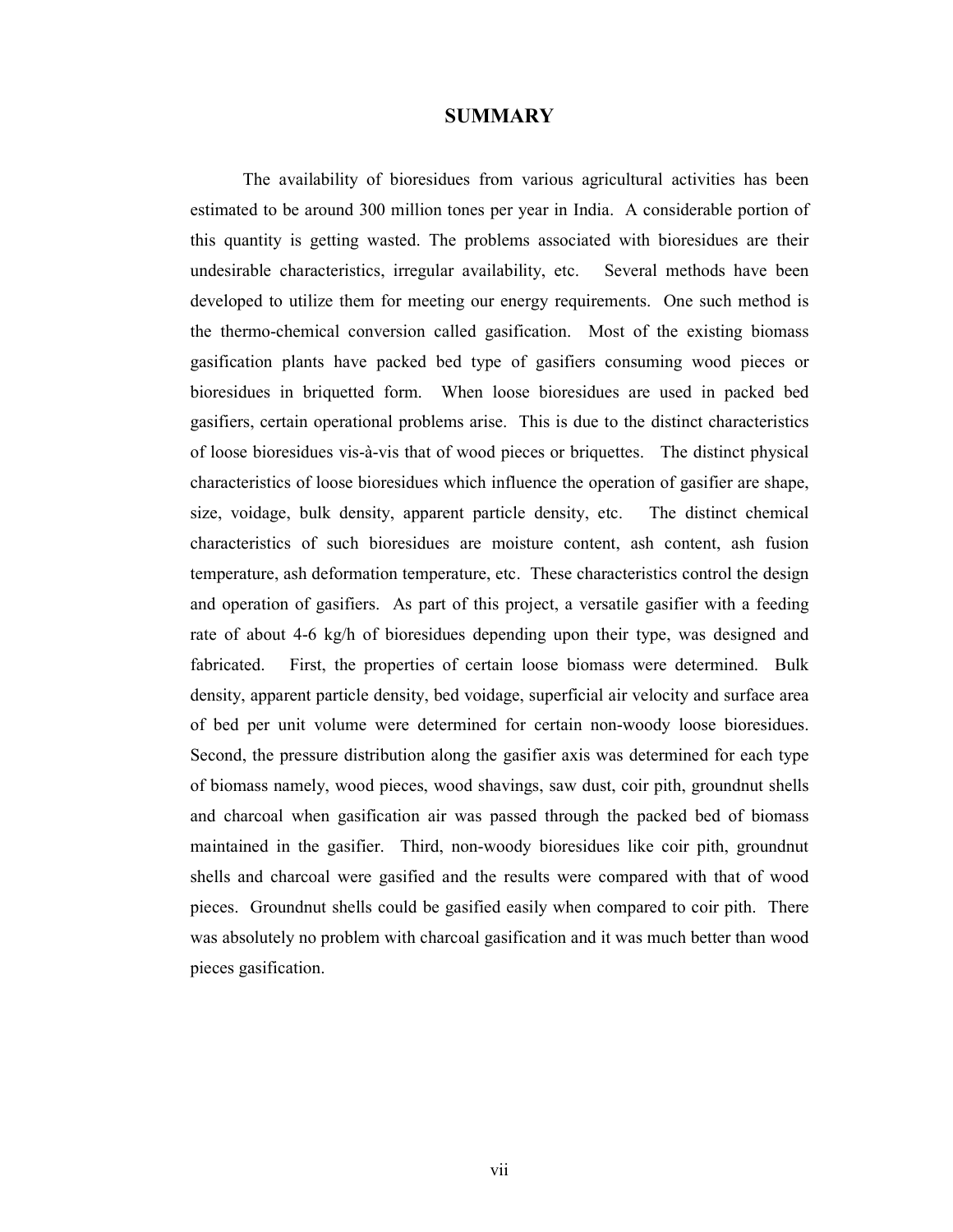## Chapter 1 INTRODUCTION

### 1.1 Biomass

India being a developing nation, sustainable development is more important. Energy is an important factor for any developing country. Ever increasing consumption of fossil fuels and rapid depletion of known reserves are matters of serious concern in the country. The utilization of renewable energy sources is an effective approach towards alleviating these constraints. In this context, biomass stands out as a promising source of energy. The term - biomass - generally refers to all the products of photosynthesis. However, in Energy Engineering parlance the term - biomass - is used only to the portion of plant matter from which thermal energy or mechanical energy is derived. After extracting various benefits from all types of flora, the resulting biomass is called bioresidues. These bioresidues / biomass are utilized to produce thermal energy or mechanical energy. The utilization of biomass for energy generation can also play an important role in reduction of green house gases, reclamation of wastelands and socioeconomic development of rural people.

#### 1.2 Gasification

There are several techniques available for biomass-to-energy conversion. They are broadly classified as (i) thermo-chemical conversion methods and (ii) bio-chemical conversion methods. Under the first category, (i) combustion, (ii) gasification, and (iii) pyrolysis are the methods. In this project, the aim is to utilize bioresidues to produce thermal energy or mechanical energy by gasification. In this method, solid biomass is converted to a gaseous fuel which is then burnt to produce thermal energy or mechanical energy. The gaseous fuel is called as producer gas. When it is burnt in a gas burner it produces thermal energy which can be utilized for any heating application. On the otherhand, if the gas is burnt in an internal combustion engine, it produces mechanical energy which can be utilized in any work absorbing device like electrical generator, pump, compressor etc.

#### 1.3 Issues in large scale usage

Biomass usage necessitates a good knowledge about them and their availability. Careful local surveys of biomass availability and the seasonal variations of quantities and costs are essential for the selection of the conversion technology, equipment, plant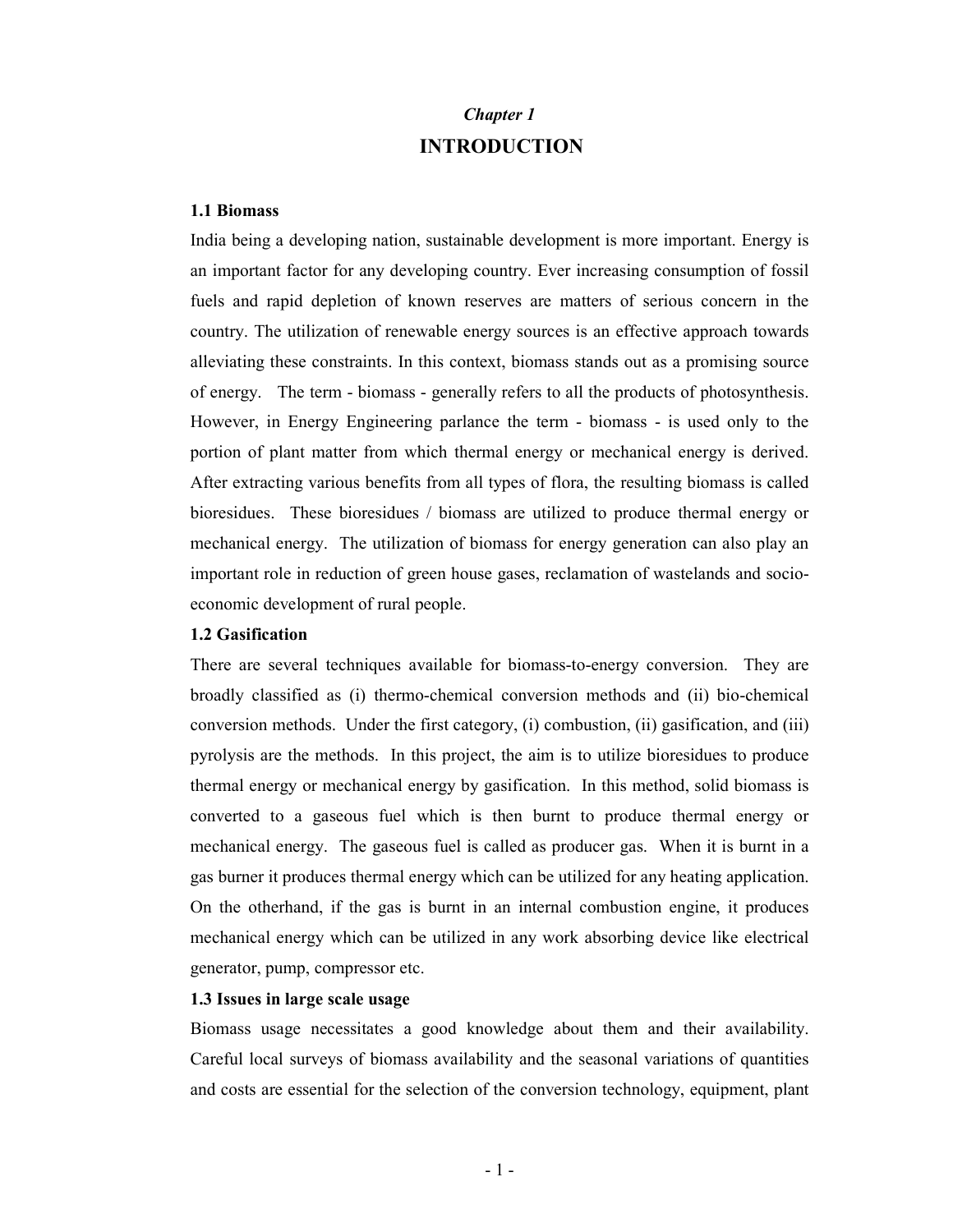design and plant rating. For power plants which require large quantities of biomass every day, careful planning, organization and management of the biomass chain become critical. Some of the possible problems related to biomass management and over use should be clearly recognized when planning and implementing such projects. These include possible deprivation of cooking fuel for poorer sections, deprivation of soil organic matter to the surrounding land, and over capacity of planned power plants compared to the availability of the biomass in the neighborhood. Agro forestry and energy plantations should be carefully planned and integrated in the local demographic and climatic conditions. Local uses of biomass for other purposes will also compete. Chapter 2

## LITERATURE REVIEW

### 2.1 Review of articles

Before beginning the project, an extensive literature survey was done. Many articles published in scientific journals relating to the title of the project were collected and studied. The abstracts of few such papers are presented below:

#### 2.1.1

E. M. H. Khater et al., [1] in their paper on 'Gasification of rice hulls', have discussed the behaviour of a downdraft gasifier of 30 cm diameter and 140 cm height using rice hulls as a fuel. Feeding rates of 1.3-5.1 kg h<sup>-1</sup> and airflow rates of 2-4.44 m<sup>3</sup> h<sup>-1</sup>, which corresponds to 26- 55 % of the stoichiometric amount needed for complete combustion, were used. The maximum temperature attained was found to lie between 570ºC and 820°C. At an air to fuel ratio of 55 % of that of stoichiometric case, the maximum yield of combustible constitutents in the producer gas was attained. The obtained gas had a composition including  $13.67\%$  CO,  $5.13\%$  H<sub>2</sub> and  $2.42\%$  CH<sub>4</sub>.

#### 2.1.2

Valentino M. Tiangco et al., [2] in their paper on 'Optimum specific gasification rate for static bed rice hull gasifiers', have explained the experimental determination of the optimum specific gasification rate for static bed rice hull gas producers which was conducted for reactor diameters of 16-30 cm. All experiments were performed with reactors under suction from a throttled centrifugal blower. Cold-gas efficiency was observed to increase as specific gasification rate increased from 100 to 200 kg/h  $m^2$ , and then begin to decline as gasification rate was increased further. The decline in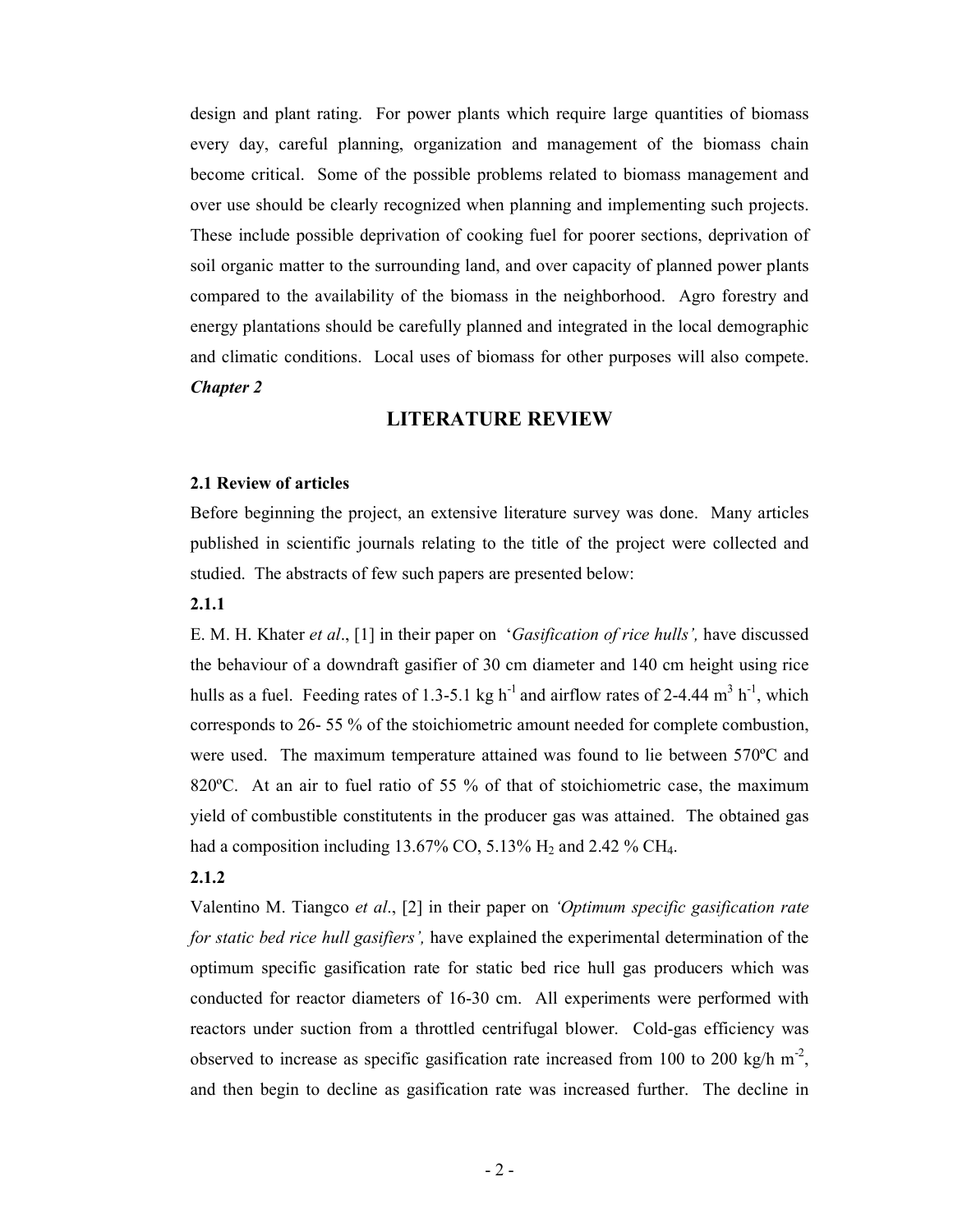efficiency at higher gasification rates was due to decreasing gas heating value which could not be compensated by increasing gas flow.

2.1.3

Anil Kr Jain et al., [3] have published a paper titled 'Determination of reactor scaling factors for throatless rice husk gasifier'. Four open core throatless batch fed rice husk gasifier reactors having internal diameters of 15.2, 20.3, 24.4 and 34.3 cm were designed and fabricated. Each reactor connected with gas cleaning unit was tested for its performance characteristics. Gas quality, gas production rate, gasification efficiency, specific gasification rate and equivalence ratio were determined for every run on each of the four reactors. It was found that for each reactor the gasifier performance was the best at a specific gasification rate of around 192.5 kg/h-m<sup>2</sup>.

## 2.1.4

M. Dogru et al., [4] have described 'Gasification of hazelnut shells in a downdraft gasifier'. A pilot scale downdraft gasifier was used to investigate gasification potential of hazelnut shells. A full mass balance has been reported including the tar production rate as well as the composition of the produced gas as a function of feed rate. Additionally, the effect of feed rate on calorific value, composition of the product gas and associated variations of gasifier zone temperatures were determined with temperatures recorded throughout the main zones of the gasifier and also at the gasifier outlet and gas cleaning zones. Pressure drops were also measured across the gasifier and gas cleaning system because the produced gas might be used in conjunction with a power production engine. It is important to have low pressure drop in the system.

## 2.1.5

Jae Ik Na et al., [5] have explained about waste gasification in their paper on 'Characteristics of oxygen-blown gasification for combustible waste in a fixed-bed gasifier'. With increasing environmental considerations and stricter regulations, gasification of waste is considered to be a more attractive technology than conventional incineration for energy recovery as well as material recycling. The experiment for combustible waste mixed with plastic and cellulosic materials was performed in a fixed-bed gasifier to investigate the gasification behaviour with the operating conditions. Waste pelletized to a diameter of 2-3 cm and 5 cm length, was gasified in the temperature range 1100-1450°C. The composition of  $H_2$  was in the range 30-40 % and CO 15-30 % depending upon the oxygen/waste ratio. From the experimental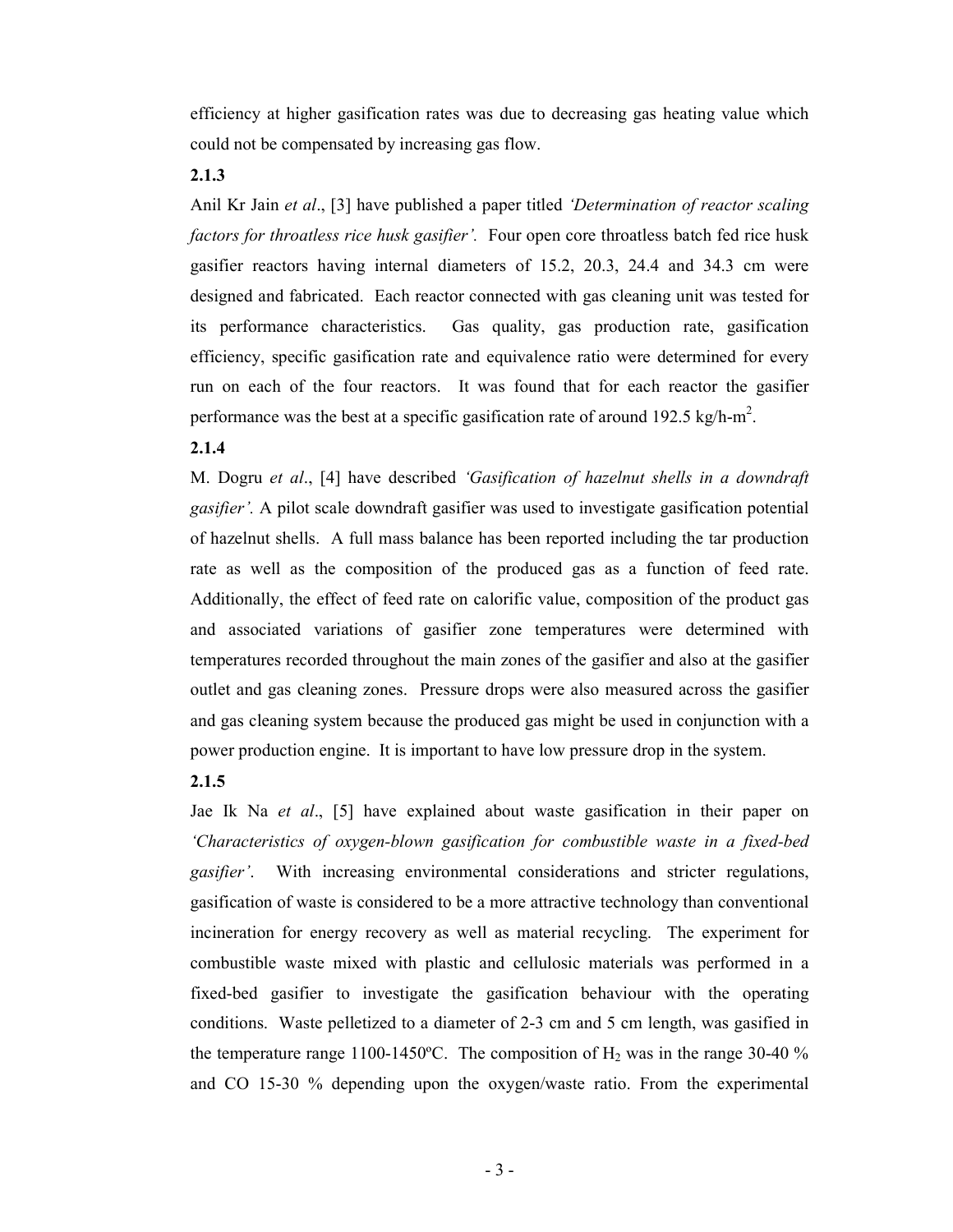results, the cold gas efficiency was around 61 % and the heating values of product gases were in the range of  $2800 - 3200$  kcal/Nm<sup>3</sup>.

## 2.1.6

R. N. Singh et al., [6] in their paper on 'Feasibility study of cashew nut shells as an open core gasifier feedstock' have presented the results of investigation carried out in studying the fuel properties of cashew nut shell and its gasification feasibility in open core down draft gasifier. Cashew nut shell was converted to producer gas in an open core down-draft gasifier whose performance was evaluated in terms of fuel consumption rate, calorifc value of producer gas and gasification efficiency at different gas flow rates. It was found that producer gas calorific value and volumetric percentage of its combustible constituents, along with gasification efficiency, in general, increased with the increase in gas flow rate.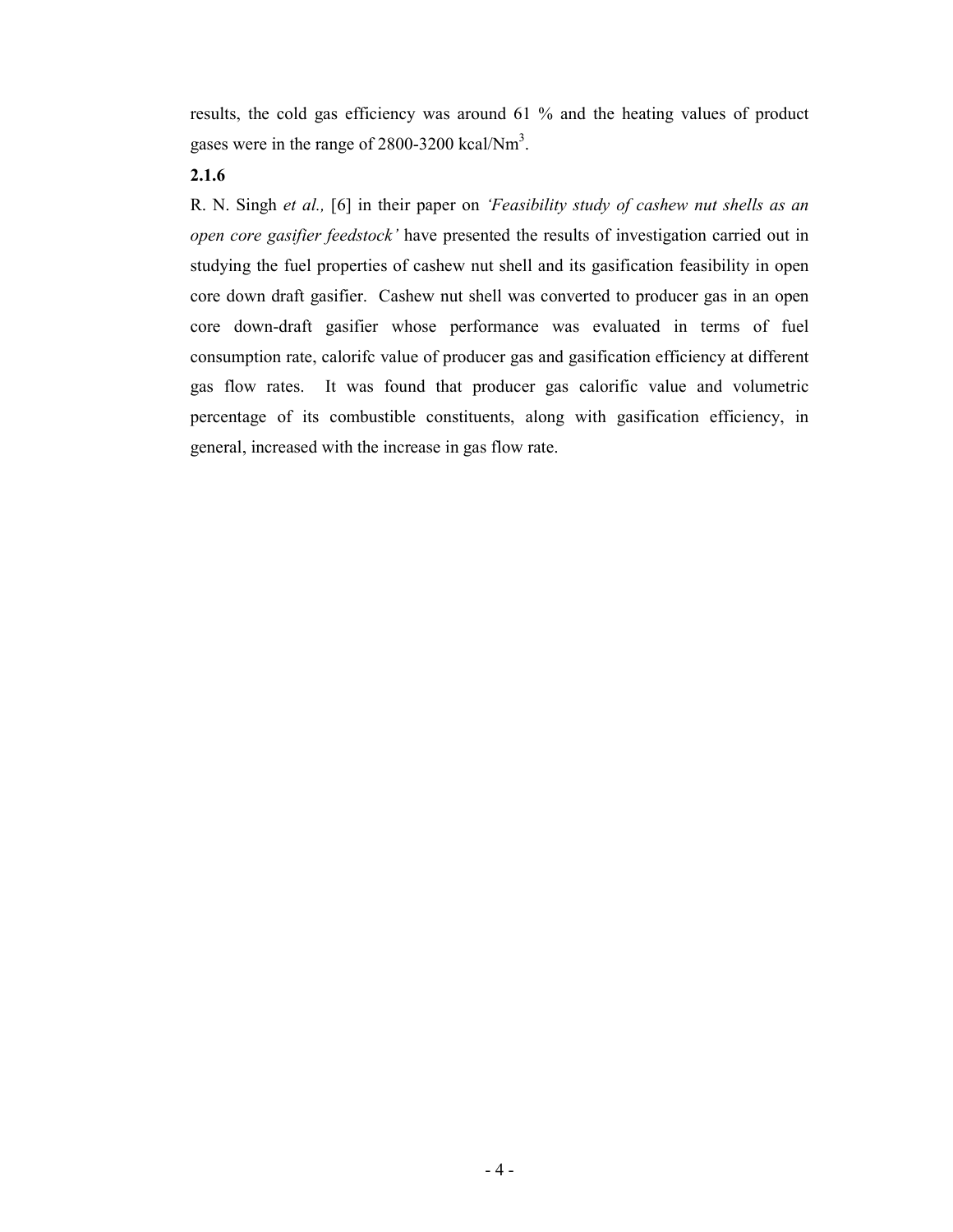## Chapter 3 BIOMASS AND THEIR PROPERTIES

#### 3.1 Biomass resource base

The broad biomass resource base is comprised of agricultural crop residues, feedstock produced on energy farms, manure from confined livestock and poultry operations, wood and bark mill residues from primary wood product manufacturing plants, bark residues from the wood pulp industry, logging residues from timber harvesting operations, non-commercial components of standing forests and the organic fraction of municipal solid wastes. Overall, it appears that there is a resource base of significant size and that this base will in all probability be expanded in future as harvests increase and as energy farming needs and technologies develop. The overall biomass resources can be broadly categorized into (i) woody biomass and (ii) non-woody biomass.

### 3.1.1 Woody biomass

Woody biomass is characterized by high bulk density, less voidage, low ash content, low moisture content, high calorific value. Because of the multitude of advantages of woody biomass its cost is higher, but supply is limited. Woody biomass is a preferred fuel in any biomass-to-energy conversion device; however its usage is disturbed by its availability and cost.

#### 3.1.2 Non-woody biomass

The various agricultural crop residues resulting after harvest, organic fraction of municipal solid wastes, manure from confined livestock and poultry operations constitute non-woody biomass. Non-woody biomass is characterized by lower bulk density, higher voidage, higher ash content, higher moisture content, and lower calorific value. Because of the various associated drawbacks, their costs are lesser and sometimes even negative.

#### 3.2 Biomass properties relevant to gasification

An understanding of the structure and properties of biomass materials is necessary in order to evaluate their utility as chemical feedstocks. Chemical analysis, heats of combustion and formation, physical structure, heat capacities and transport properties of biomass feedstocks and chars are more relevant in the gasification of any biomass.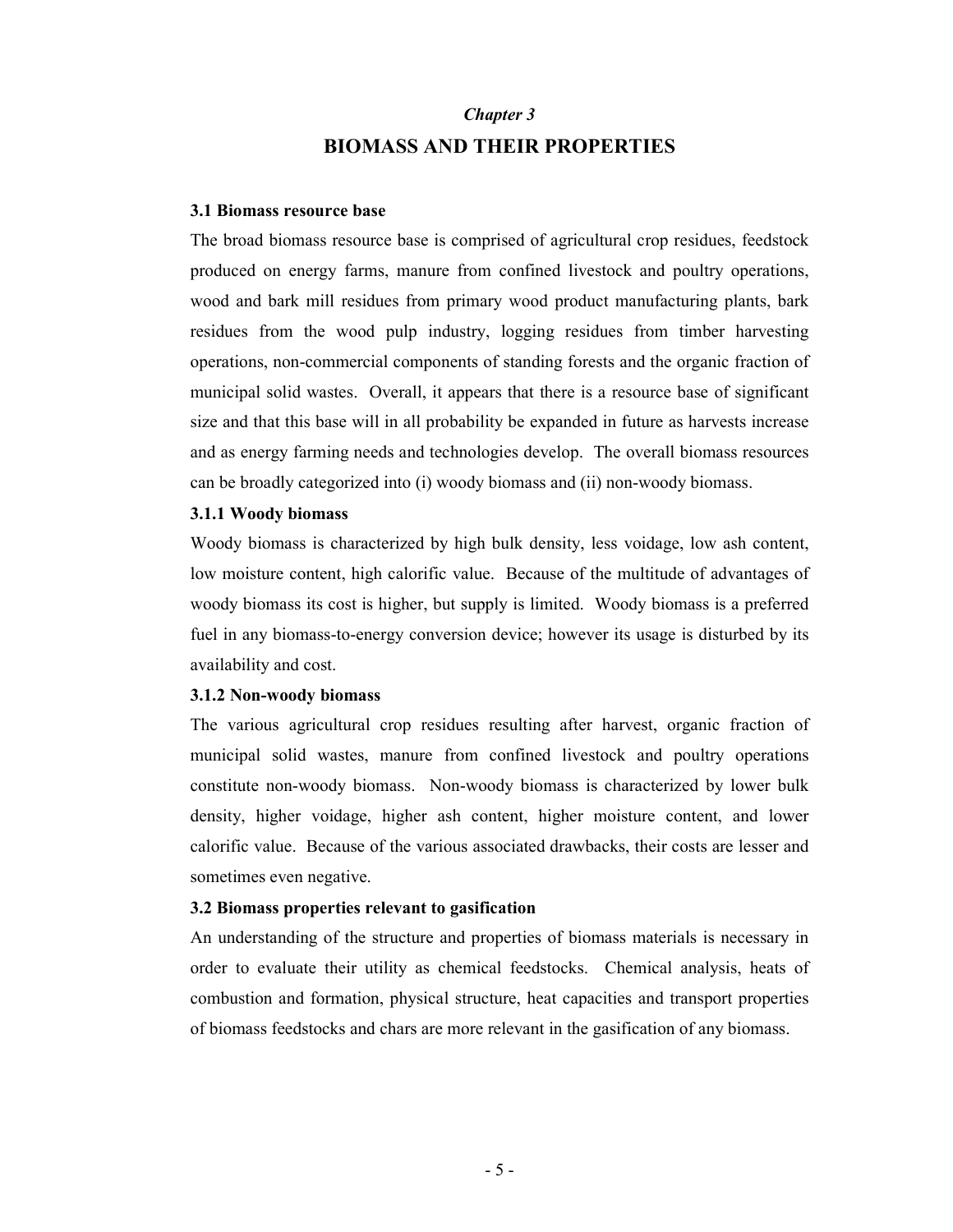#### 3.2.1 Bulk Chemical Analysis

In evaluating gasification feedstocks, it is generally useful to have proximate and ultimate analyses, heats of combustion and sometimes ash analyses. These provide information on volatility of the feedstock, elemental composition and heat content. The elemental analysis is particularly important in evaluating the feedstock in terms of potential pollution. The low energy density of biomass makes them less preferred by the people when compared to fossil fuels like gas, oil and coal.

## 3.2.2 Physical properties

The major physical data necessary for predicting the thermal response of biomass materials under pyrolysis, gasification and combustion reactions are shape, size, voidage, thermal conductivity, heat capacity, diffusion coefficient and densities viz. bulk density, apparent particle density and true density. The values of these properties are different for different biomass especially in the case of loose biomass. The methods of determination of some of these properties of biomass are explained in the chapter titled 'Experiments'; their values are listed in the chapter titled 'Results and Discussion'.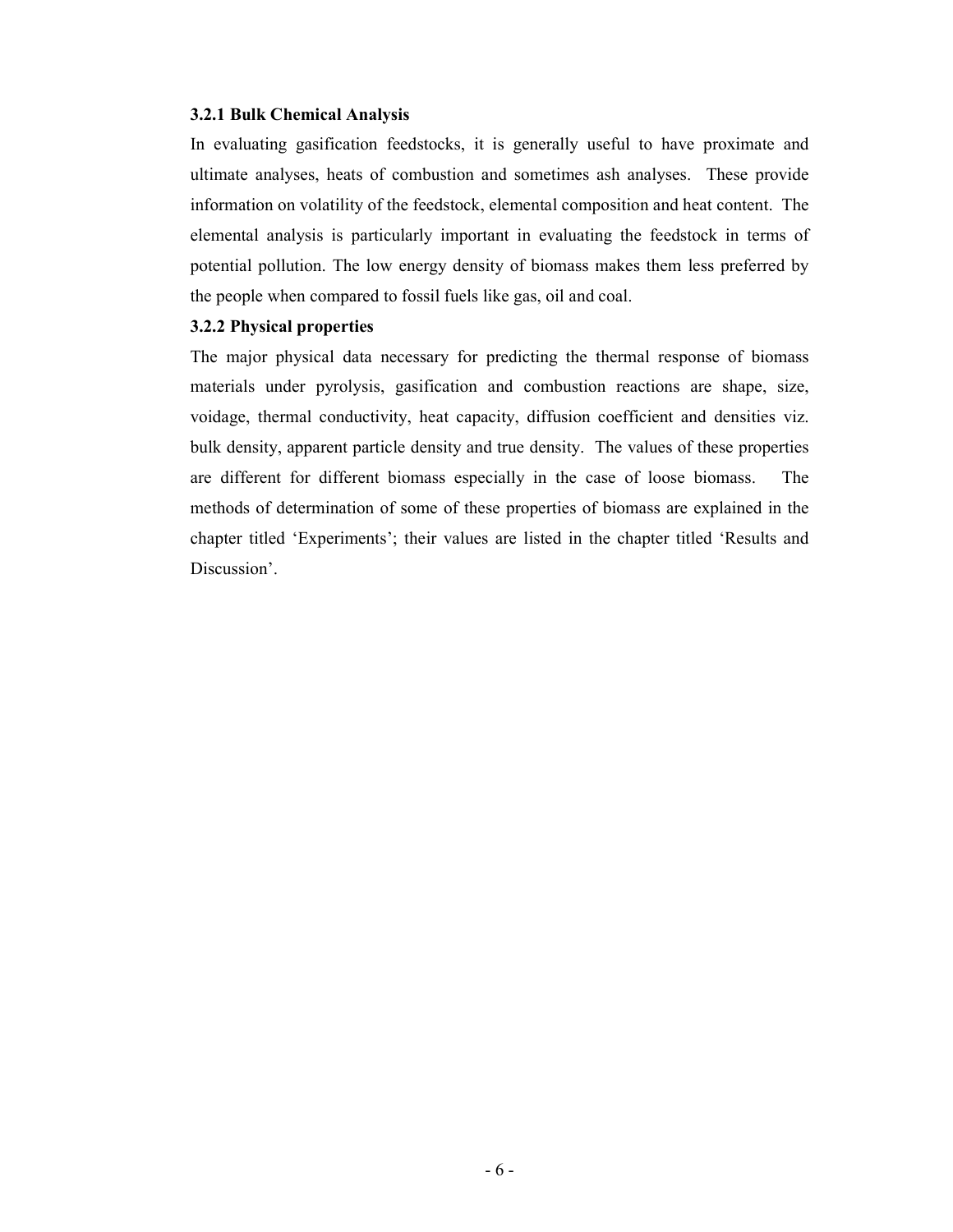## Chapter 4 BIOMASS GASIFICATION

### 4.1 Gasification

Gasification is the thermo-chemical conversion of a solid or liquid fuel into a gaseous fuel. The conversion of biomass into a gaseous energy carrier by means of partial oxidation is carried out at high temperatures. The product gas thus formed is called producer gas. It consists of carbon monoxide, hydrogen, methane, carbon dioxide and nitrogen.

The gasification of biomass is accomplished by supplying sub-stoichiometric quantity of air in an air sealed, closed chamber under slight negative or positive pressure. It is a complex reaction mechanism. It consists of four steps namely, drying, devolatilization, oxidation and reduction carried out one after another in a downdraft gasifier. Splitting of the gasifier into strictly separate zones is not realistic, but nevertheless conceptually essential.

## 4.2 Stages in Gasification

#### 4.2.1 Drying

Biomass consist of moisture ranging from 5 to 35%. At temperatures above  $100^{\circ}$ C, water is evaporated. While drying, biomass do not experience any kind of decomposition.

#### 4.2.2 Devolatilization

Devolatilization involves the release of three kinds of products: solid, liquid and gases. The ratio of products is influenced by the chemical composition of biomass and the operating conditions. The heating value of gas produced during this process is  $3.5 -$ 8.9 MJ/m<sup>3</sup>. The gas contains high molecular weight condensable hydrocarbons. In an open top downdraft gasifier, because of the downward passage of air through the bed, these hydrocarbon gases react with air stream thus undergoing combustion.

#### 4.2.3 Oxidation

Oxygen present in air is partially consumed in the combustion of hydrocarbon gases while the rest is consumed in the heterogeneous reaction with char produced after devolatilization. Oxidation takes place at a high temperature of 700-1400°C.

 $C + O_2 \leftrightarrow CO_2 + 393.8$  MJ/kgmol

Hydrogen in fuel reacts with oxygen in the air, producing steam.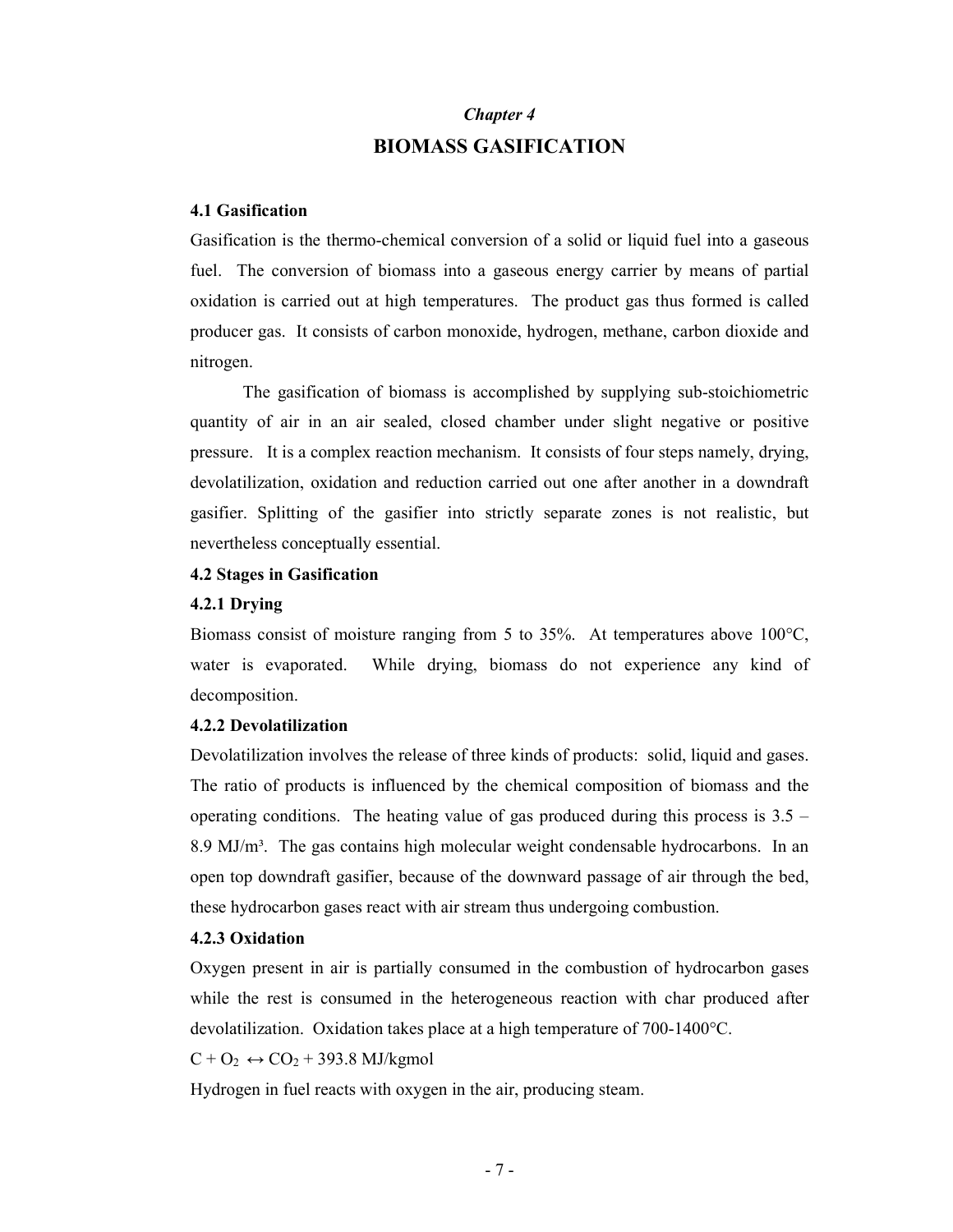$H_2 + \frac{1}{2} O_2 \leftrightarrow H_2O + 239$  MJ/kgmol

### 4.2.4 Reduction

In the reduction zone, a number of high temperature chemical readtions take place in the absence of oxygen. The principal reactions that take place in reduction zone are mentioned below:

| Boudouard reaction:   | $CO2 + C \leftrightarrow 2CO - 172.6$ MJ/kgmol       |
|-----------------------|------------------------------------------------------|
| Water-gas reaction:   | $C + H_2O \leftrightarrow CO + H_2 - 131.4$ MJ/kgmol |
| Water shift reaction: | $CO + H2O \leftrightarrow CO2 + H2 + 41.2$ MJ/kgmol  |
|                       |                                                      |

Methane production reaction:  $C + 2H_2 \leftrightarrow CH_4 + 75$  MJ/kgmol

Main reactions show that heat is required during the reduction process. Hence, the temperature of gas goes down during this stage. If complete gasification takes place, no carbon is left over; only ash is formed. The schematic of a downdraft gasifier is shown in fig. 4.1.



Fig 4.1 Sequence of reactions in downdraft gasifier

## 4.3 Gasifier

Gasifier is a chemical reactor where various complex physical changes and chemical reactions take place. Any variety of biomass like wood, agricultural wastes, roots of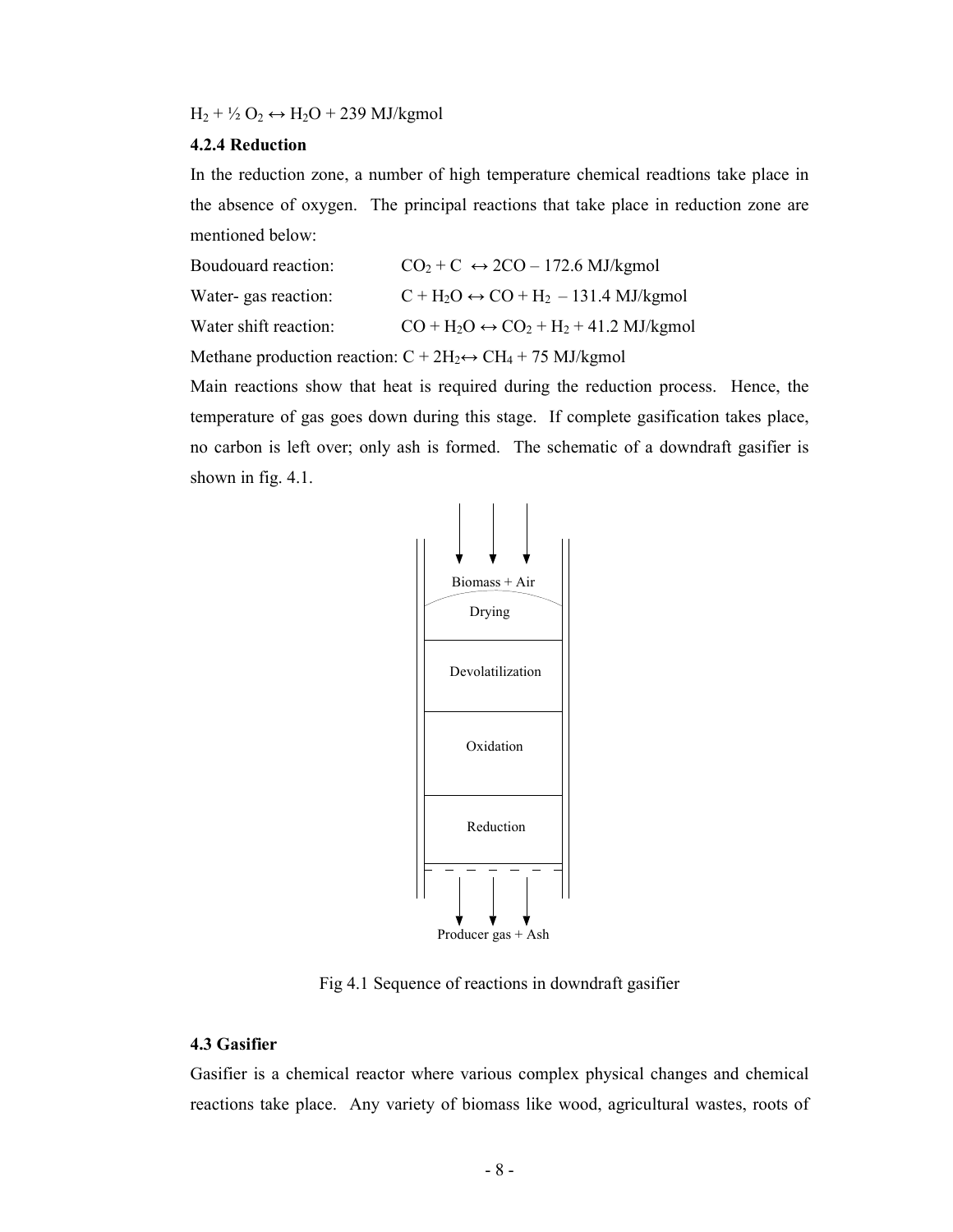various crops, maize cobs, etc. can be gasified in the gasifier. Biomass gets dried, devolatilized, oxidized and reduced, as it flows through the gasifier. The exit producer gas has a heating value of about 4000-5500 kJ/ $m<sup>3</sup>$ .

## 4.4 Types of Gasifiers

The gasifiers are classified in many ways. One type of classification is based on the gas flow direction in the gasifier. Accordingly the gasifiers are classified as:

- Updraft gasifier
- Downdraft gasifier
- **Twin-fire gasifier**
- Cross draft gasifier
- Other types of gasifiers

## 4.4.1 Updraft gasifier

Air is introduced at the bottom and flows upwards against the fuel movement. An updraft gasifier otherwise called as counter-current gasifier (fig. 4.2) has clearly defined zones for partial combustion, reduction, devolatilization / pyrolysis and drying. The producer gas is drawn at the top of the gasifier. The updraft gasifier achieves higher efficiency, since the hot producer gas passes upwards through raw biomass bed, thus preheating it before leaving the gasifier. The sensible heat of gas is used to preheat and dry the fuel. The disadvantages of updraft gas producer are excessive amount of tar in raw gas and poor loading capability. Hence it is not suitable for running internal combustion engines.



Fig 4.2 Updraft gasifier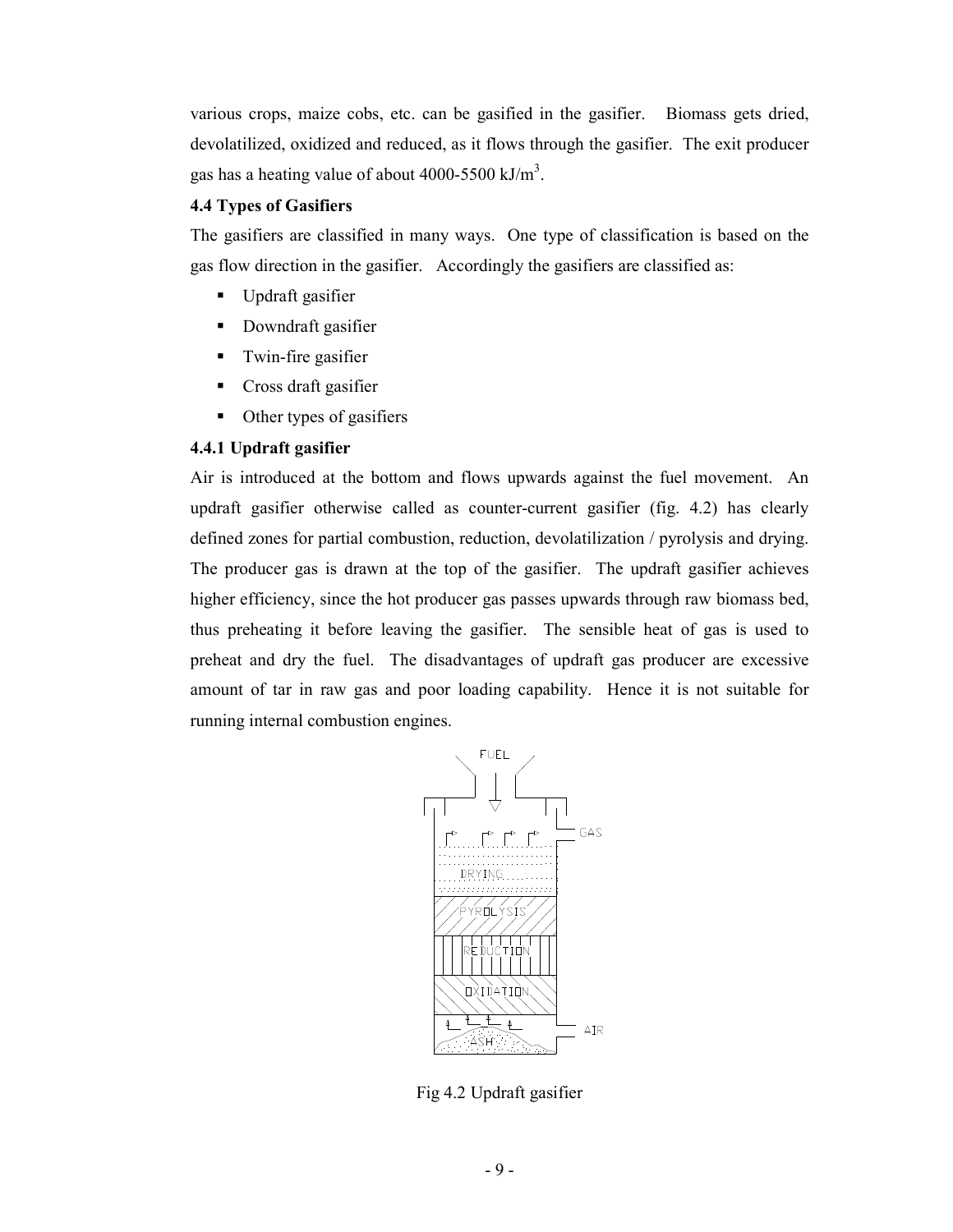### 4.4.2 Downdraft gasifier

In the updraft gasifier, producer gas leaves the gasifier with high tar content which may seriously affect the operation of internal combustion engines. This problem is minimized in downdraft gasifier also called as co-current gasifier (fig. 4.3). In this type, air is introduced at a higher level; flows downwards through the biomass bed and producer gas is drawn out at the bottom. A lower efficiency and difficulties in handling higher moisture content and ash content biomass are common problems in small downdraft gasifiers. The time needed to ignite and bring the plant to working condition generating good quality gas is shorter than that required for updraft gasifier. This gasifier is preferred to updraft gasifier for running internal combustion engines.



Fig 4.3 Downdraft gasifier

#### 4.4.3 Twin-fire gasifier

The advantages of co-current and counter-current gasifiers are combined in twin-fire gasifier (fig. 4.4). It consists of two well defined reaction zones. Drying, lowtemperature carbonization and cracking of gases occur in the upper zone, while permanent gasification of charcoal takes place in the lower zone. The gas temperature lies between 460 to 520 ºC. Twin-fire gasifier produces fairly clean gas.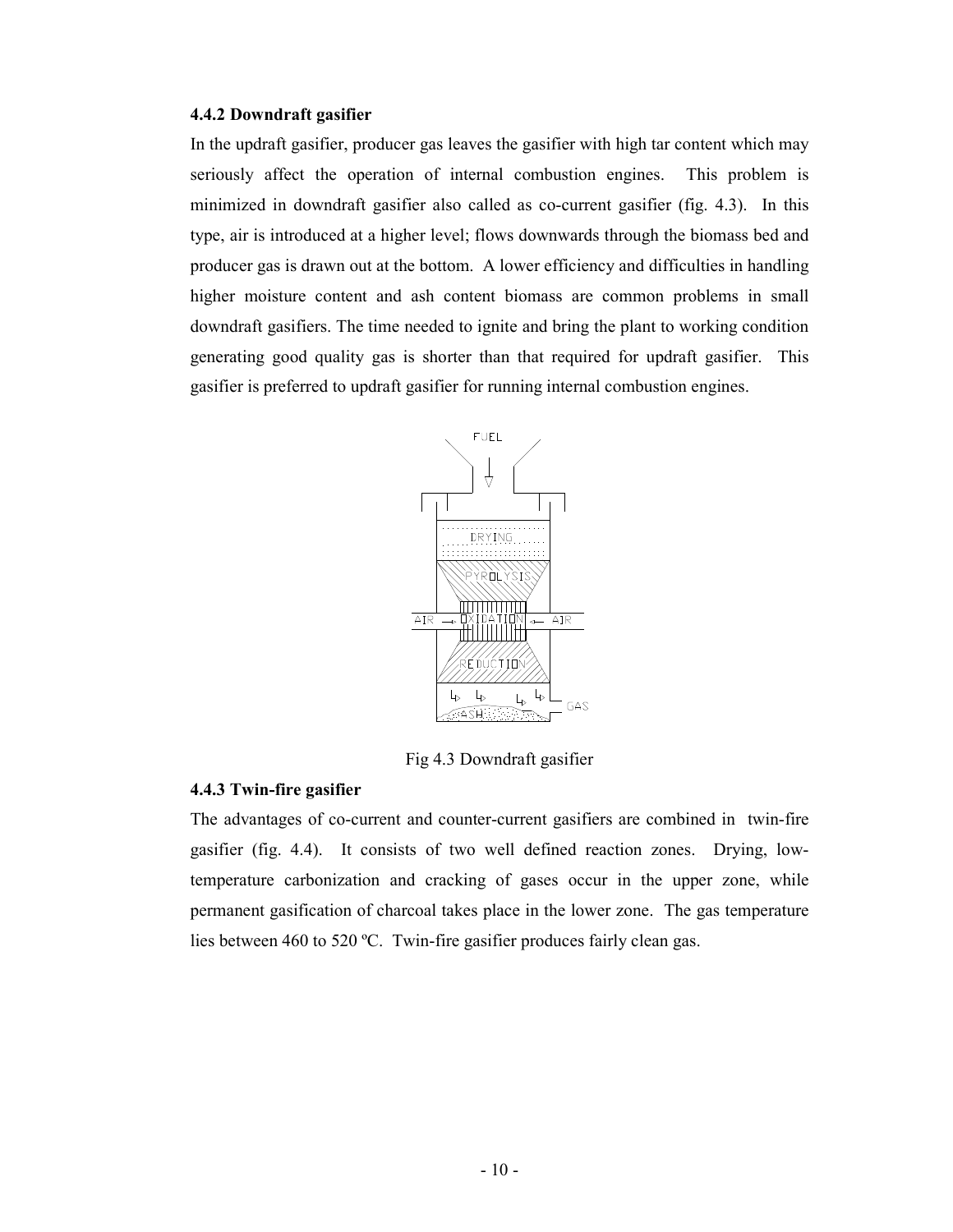

Fig 4.4 Twin-fire gasifier

## 4.4.4 Cross draft gasifier

Although cross draft gas producers have certain advantages over updraft and downdraft gasifiers, they are not ideal. The disadvantages such as high exit gas temperature, poor CO2 reduction and high gas velocity are the consequences of the design. Unlike downdraft and updraft gasifiers, the ash bin, fire and reduction zones in cross draft gasifiers are separate. These design characteristics limit the type of fuel usage restricted to only low ash fuels such as wood, charcoal and coke (fig. 4.5). The load following ability of cross draft gasifier is quite good due to concentrated zones which operate at temperatures up to 1200ºC. Start up time (5 - 10 minutes) is much faster than that of downdraft and updraft units. The relatively higher temperature in cross draft gas producer has an obvious effect on exit gas composition such as high carbon monoxide, and low hydrogen and methane content when dry fuel such as charcoal is used. Cross draft gasifier operates well on dry air blast and dry fuel.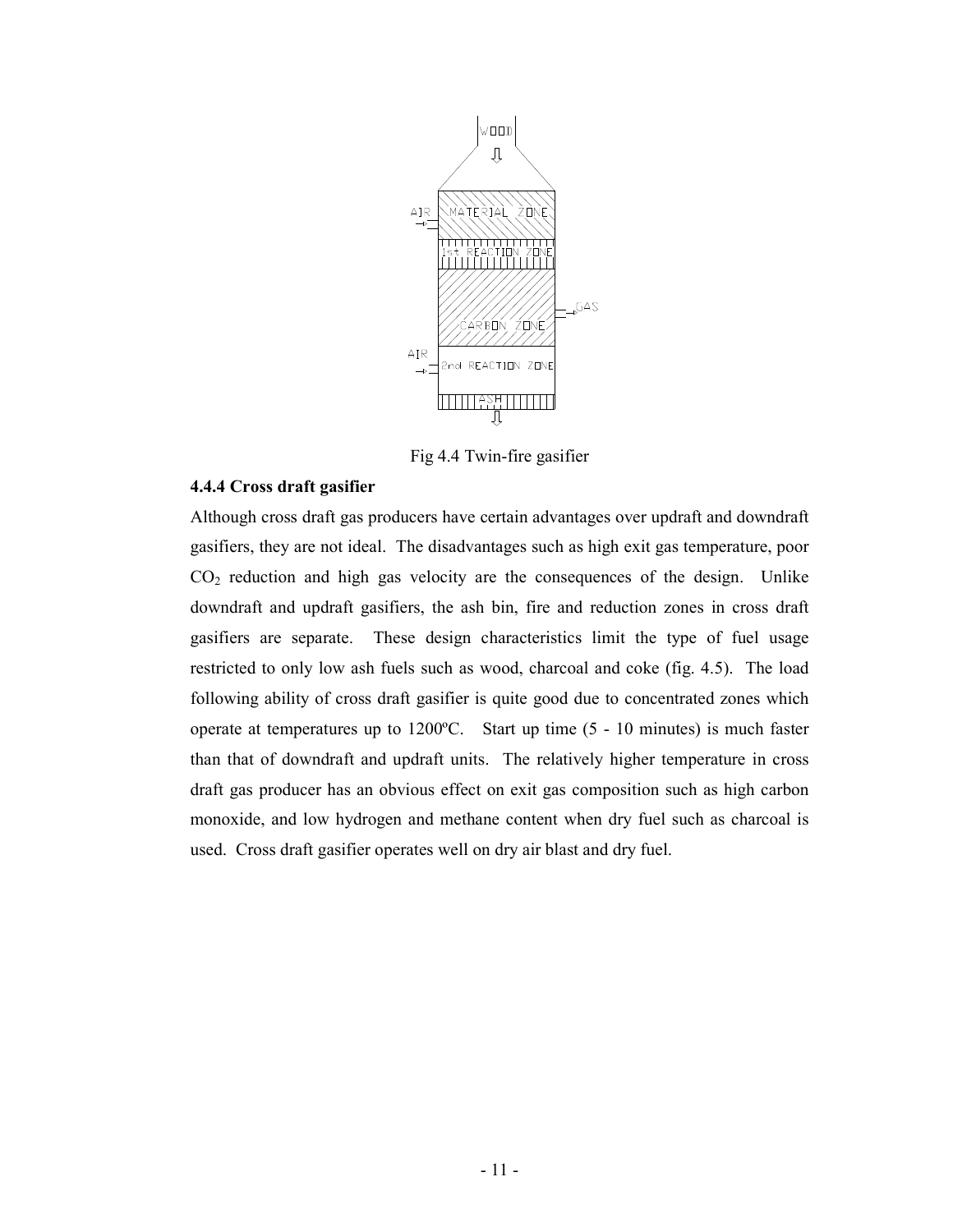

Fig 4.5 Cross draft gasifier

## 4.4.5 Other types of gasifiers

Although updraft, downdraft or cross draft gas producers have been the most commonly built types, there is a wide variety of gasifiers which do not really fit into any of these categories and are classified as other gas producers. Some units are built to combine the advantages of cross draft with downdraft or updraft gas producers.

## 4.5 Producer gas and its constituents

Producer gas is a mixture of combustible and non-combustible gases. The heating value of producer gas varies from  $4.5$  to 6 MJ/m<sup>3</sup> depending upon the proportion of its constituents. When atmospheric air is used as gasification agent, the producer gas consists of mainly carbon monoxide, hydrogen, carbon dioxide and nitrogen. The general composition of producer gas obtained by wood gasification is given in table 4.1 on volumetric basis.

| Table 4.1 General composition of producer gas |  |
|-----------------------------------------------|--|
| $18-22$ %                                     |  |
| $13-19$ %                                     |  |
| $1-5$ %                                       |  |
| $0.2 - 0.4\%$                                 |  |
| $9-12\frac{6}{6}$                             |  |
| 45-55 $\%$                                    |  |
| $4 \frac{0}{0}$                               |  |
|                                               |  |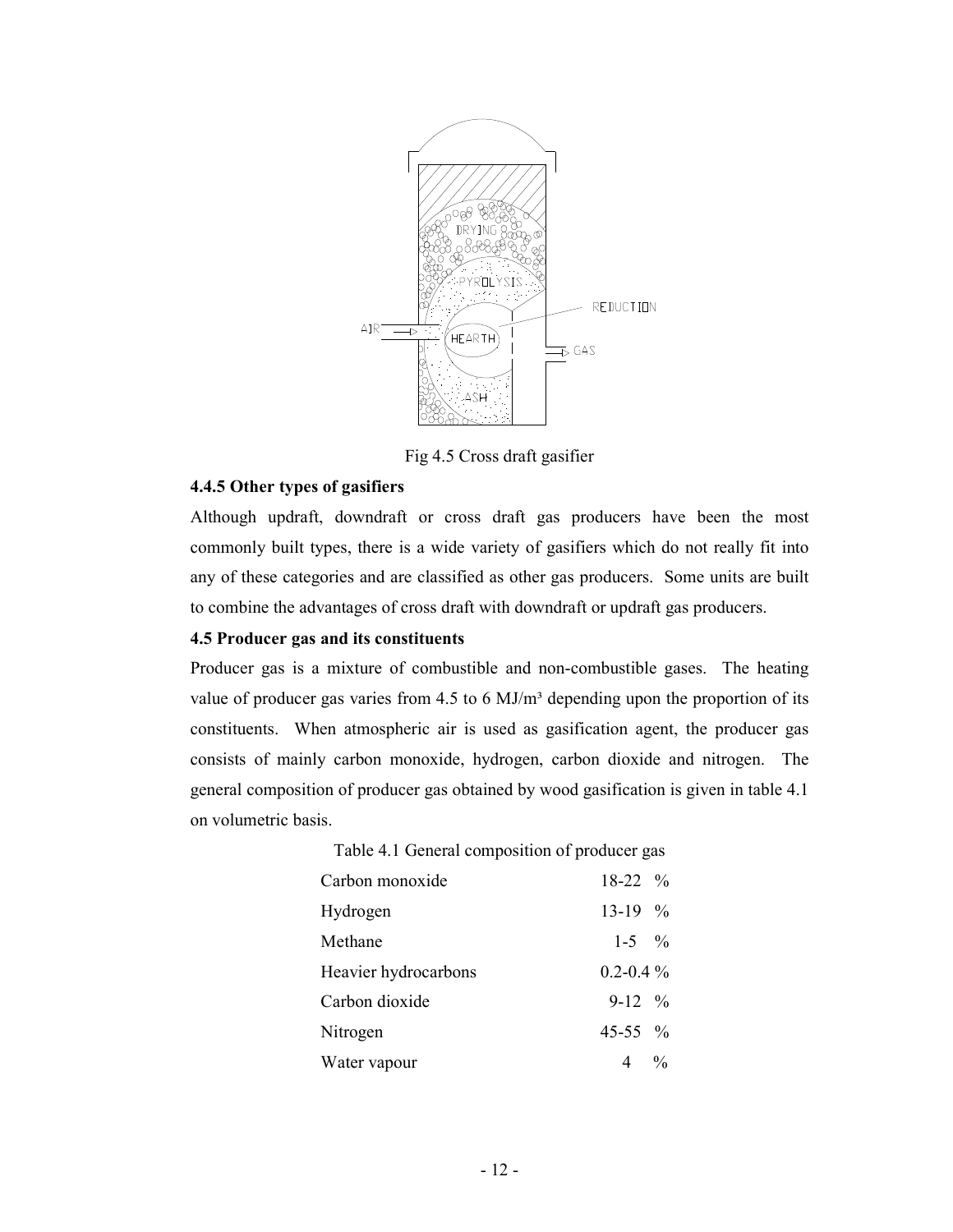Carbon monoxide is produced from the reduction of carbon dioxide and its quantity varies from 18 to 22 % on volume basis. Although carbon monoxide possesses higher octane number of 106, its burning velocity is low. As it is toxic in nature, operator needs to be careful while handling the gas.

Hydrogen is also a product of reduction process in the gasifier. Hydrogen possesses an octane number of 60-66 and it increases the burning velocity of producer gas. Methane and hydrogen are responsible for higher heating value of producer gas. Carbon dioxide and nitrogen are non-combustible gases present in the producer gas. Higher percentage of carbon dioxide indicates incomplete reduction. The presence of water vapour in producer gas is due to the moisture content in air introduced during oxidation, the injection of steam in gasifier or the moisture content of biomass.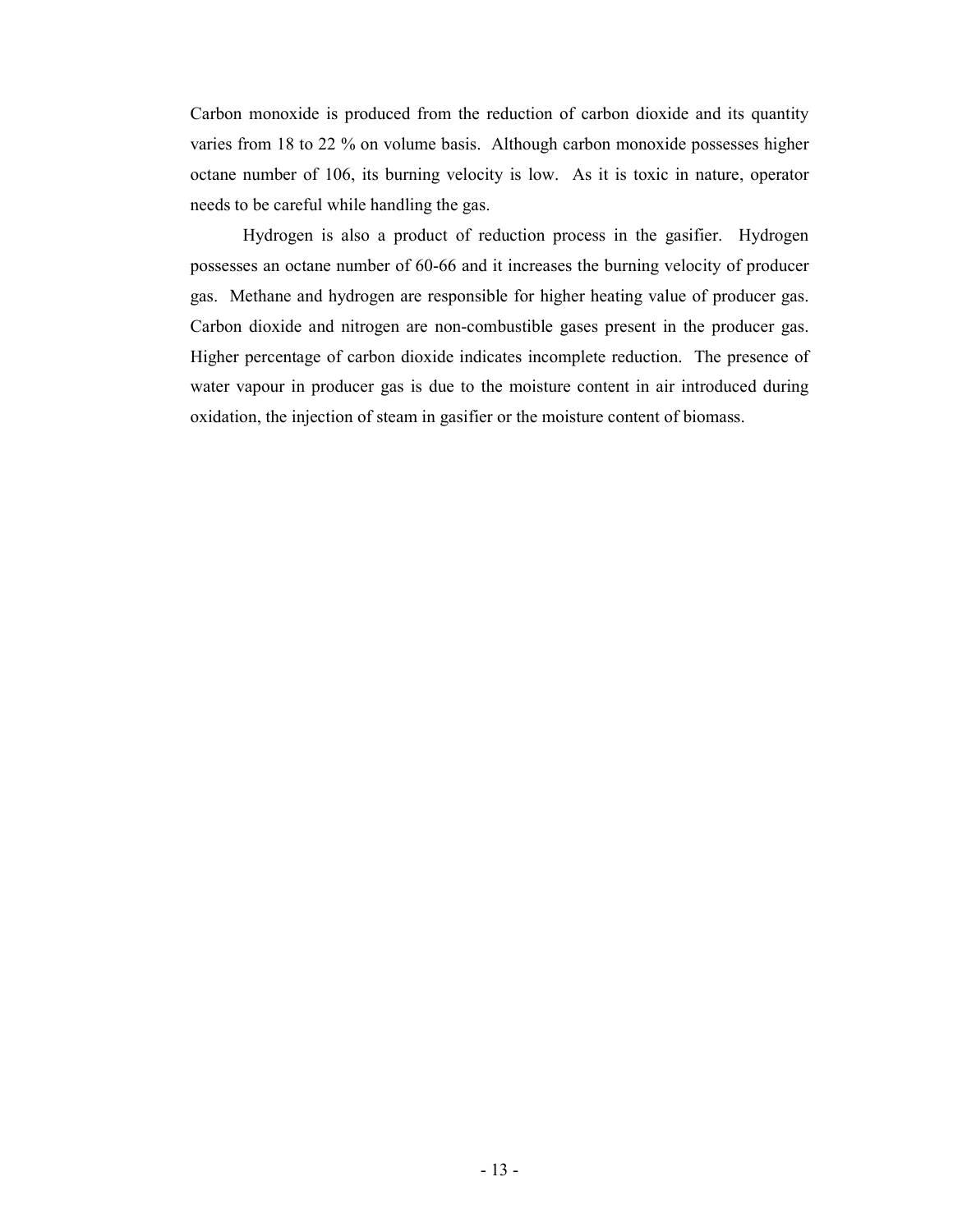## Chapter 5 DEVELOPMENT OF GASIFICATION SYSTEM

#### 5.1 Gasification system

The complete gasification system for electric power generation consists of (i) biomass gasifier, (ii) a number of equipments for gas cooling and cleaning and (iii) internal combustion engine + electrical generator. Refer fig. 5.1. The gas cooling and cleaning are basically unit operations which are carried out in different types of devices namely cyclone separator, dust filter, gas cooler, etc. The flow of producer gas through the system is caused by engine suction augmented by a blower. The project



Fig: 5.1 Schematic of biomass gasification system

was initially contemplated to include all these essential elements in the gasification system. But with the available fund, only the most essential components of the gasification system have been fabricated and tested so far. It is shown in fig.5.2.



Fig. 5.2 Experimental gasification system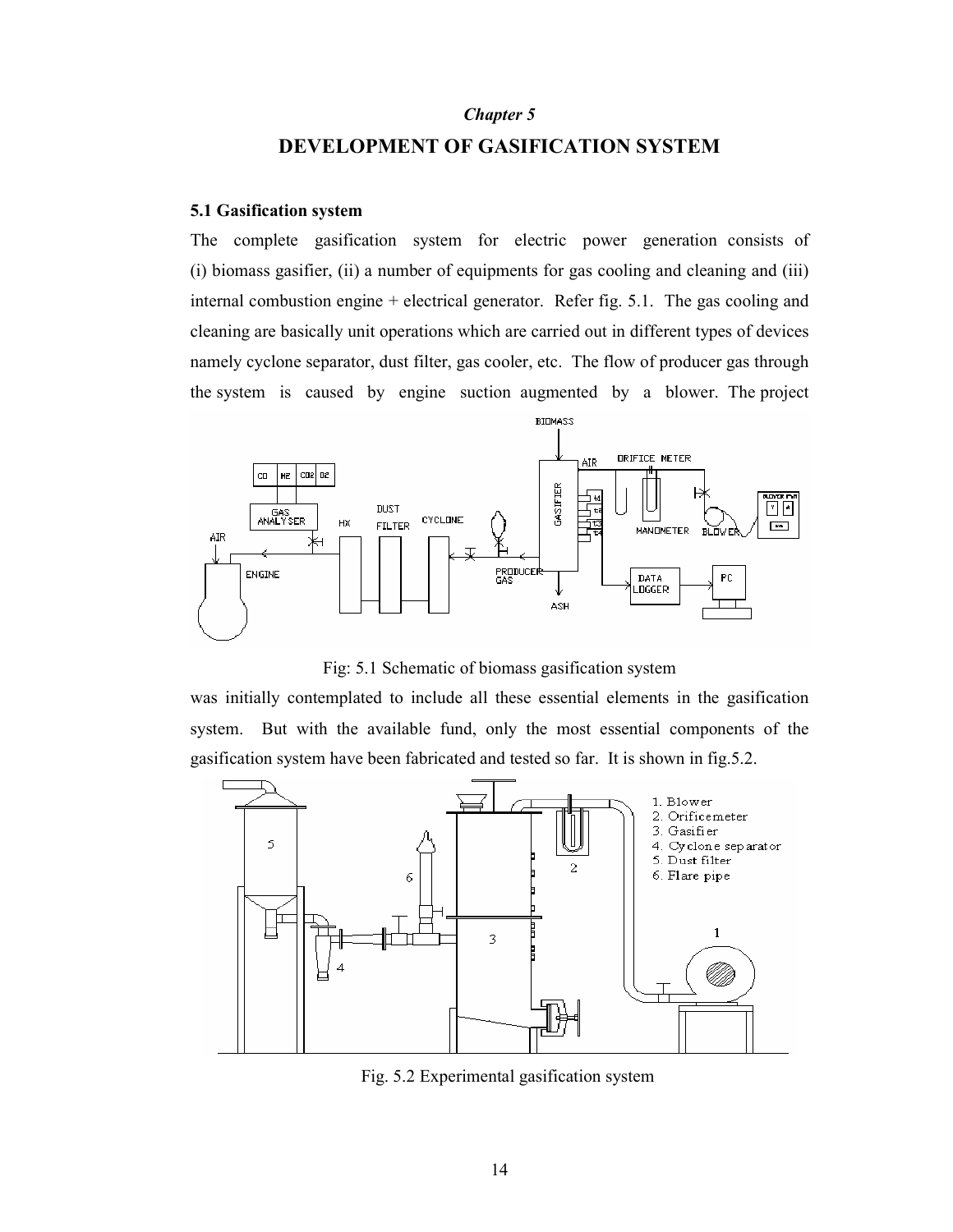#### 5.2 Downdraft gasifier for wood and briquettes

Most of the biomass gasification plants have packed bed type of gasifiers consuming wood pieces or briquettes. With this background information, a versatile downdraft biomass gasifier of feeding rate 4-6 kg/h was designed and fabricated. It was developed in such a way that it can generate producer gas sufficient to drive a 5 h.p engine.

The experimental system consists of blower, gasifier, cyclone separator, dust filter and a flare pipe. The motorized blower supplies air to the gasifier. The gasifier is a packed bed reactor of variable configuration type i.e., it can be used as downdraft, updraft, throat type or throat less type gasifier. It can be operated by blowing air from the air blower or by sucking air through the gasifier by means of the blower or an i.c. engine. Depending upon the requirements, any particular configuration can be chosen and used for any type of biomass to conduct the experiment. The air supply from the motorized blower is regulated by a valve. The air flow adjustment is important for uninterrupted and successful operation of gasifier. The air flow rate is measured by an orifice meter made of stainless steel. Air enters the gasifier through an air inlet pipe at the top. The biomass is fed through a feeding port, which is also provided at the top of gasifier. The biomass feeding port is kept closed during operation of gasifier and opened only during feeding. The gasifier is a cylindrical shell with provisions for pressure and temperature measurements. Tappings are provided along the cylindrical shell of the gasifier at regular intervals. The gasifier is lined inside with refractory cement to withstand high temperature. The ash accumulated in the ash chamber due to continuous operation of the gasifier is removed through an ash port. Refer fig. 5.3.

The producer gas exiting the gasifier is passed to a cyclone separator to remove larger dust particles. Then it is sent to a dust filter for hot gas cleaning. In this filter, the gas passes through filter elements fabricated of SS sieve (No. 100). There is also a provision to flare the gas directly after the gasifier without passing through any downstream equipment. A torch is used initially to ignite the producer gas emanating from the flare pipe.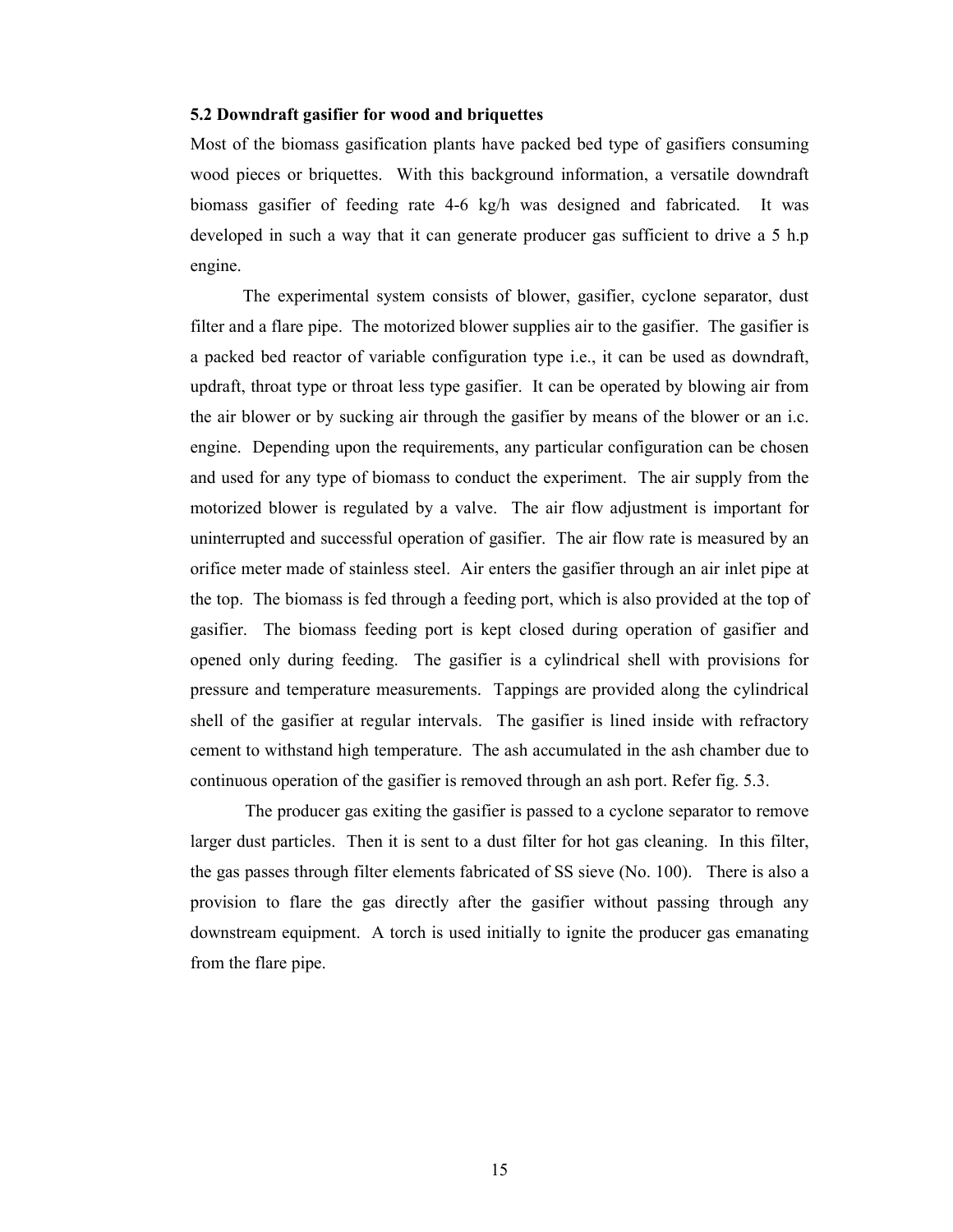

Fig. 5.3 Gasifier for wood and briquettes

## 5.3 Downdraft gasifier for loose bioresidues

When loose biomass were used in the gasifier originally developed for wood and briquettes, certain operational problems arose. This is due to the distinct characteristics of loose biomass vis-à-vis that of wood pieces or briquettes. Firstly, because of the fluffiness of loose bioresidues, it was difficult to be fed through the hopper of the gasifier. No such difficulty was faced in the case of wood pieces. Secondly, the air supply was not uniform in the gasifier. Gasification of loose bioresidues was done in the gasifier after doing certain modifications and improvements in its design. They are explained in the following sections.

## 5.3.1. Biomass feeding attachment

The feeding attachment consists of a hopper and two open/close type lids. This provision ensures smooth feeding of the loose biomass into the reactor. The top and bottom lids never open simultaneously. Refer fig. 5.4. Initially loose biomass is fed into the hopper by opening the top lid. Then the bottom lid is opened using shutter and lever mechanism. This arrangement helps in feeding the fuel without stopping the blower and it also ensures continuous running of the gasifier. Because of this lock hopper type arrangement, escapement of gases through the feed port during feeding of biomass was also avoided. The feeding area has been increased by about 60 % which facilitates free flowing of loose biomass into the gasifier.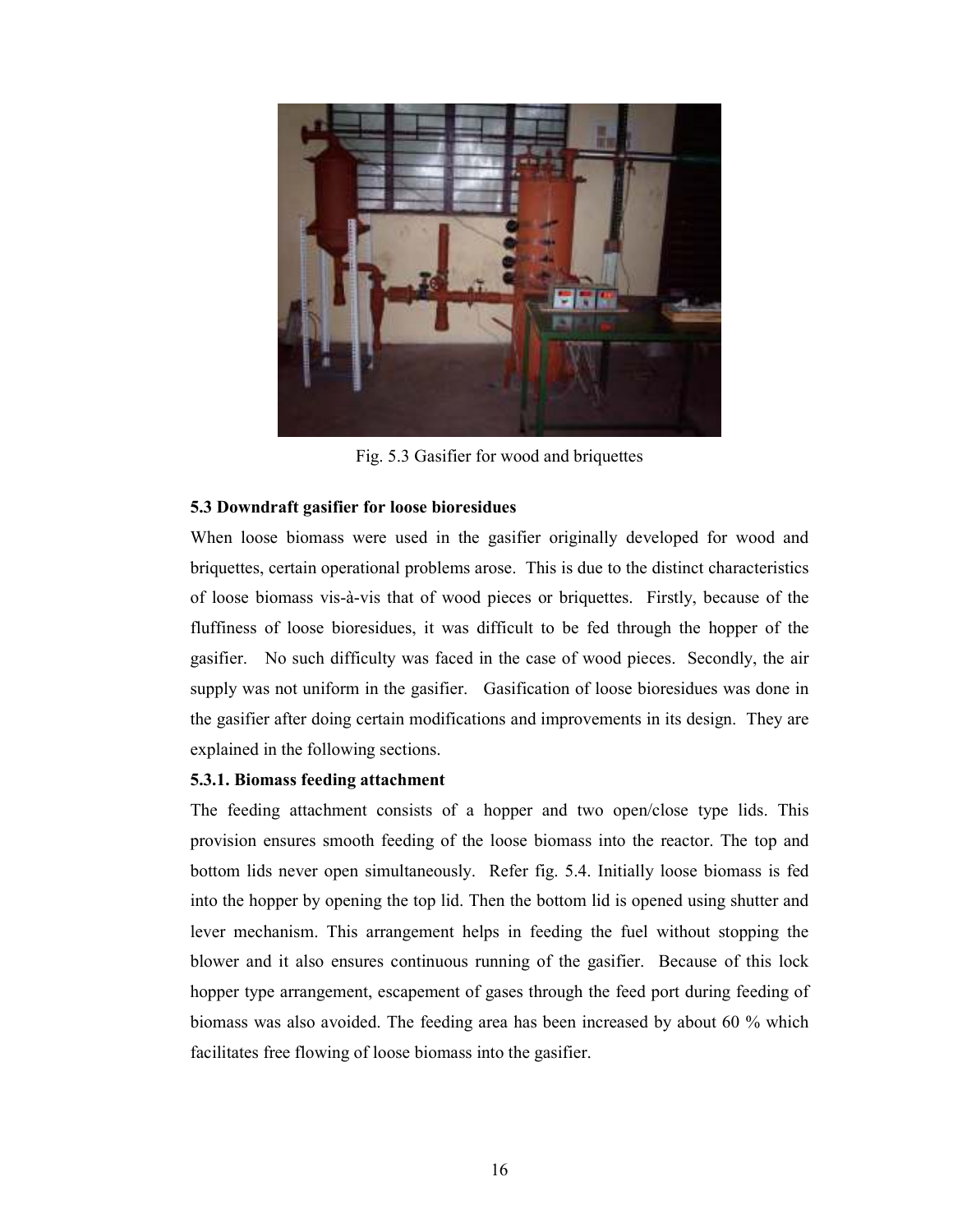

Fig. 5.4 Biomass feeding attachment

## 5.3.2 Central air supply pipe

In the initial design originally developed for wood pieces, air was supplied from a blower directly into the gasifier through the top cover. This resulted in improper distribution of air inside the gasifier and hence reaction zones were not stratified. To ensure proper air entry into the gasifier and its uniform distribution inside the gasifier, an improved design of air supply pipe was incorporated in the gasifier. In the improved design, an annular distributor pipe is used to supply air into the gasifier.

## 5.3.3. Bed agitating rod

An agitating rod passing through the centre of the reactor maintains the top surface of biomass bed even. This provision aids in achieving better stratification of reaction zones.

## 5.3.4 Sight glass

A provision has been made on the top cover of the reactor to fit a sight glass. The sight glass is used to see the inside of the reactor during operation and helps to maintain the biomass bed level as per the requirement.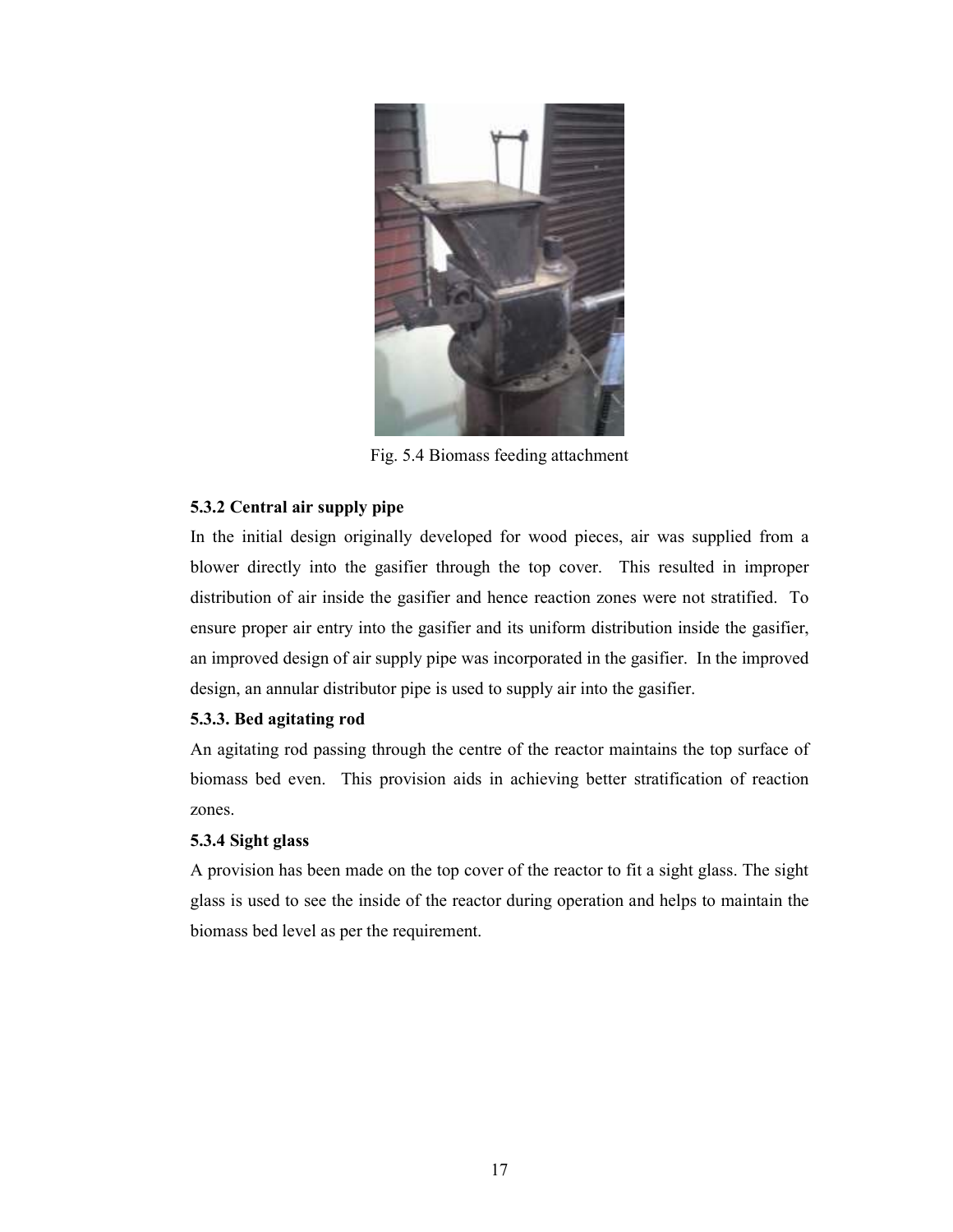## Chapter 6 **EXPERIMENTS**

#### 6.1 Determination of some physical properties

First, some properties of certain loose biomass were determined. Bulk density, apparent particle density and voidage are the physical properties which were determined for certain biomass in the lab by following brief procedures.

#### 6.1.1 Bulk density (ρ)

It is the mass of biomass particles per unit volume of the biomass particles including voids between the particles and pores within the particles. Bulk density is not an intrinsic property of a loose biomass; it can change depending on how the biomass is handled. It is a measure of the "fluffiness" of loose biomass in its natural form.

It was determined by taking biomass in a 1000 ml measuring jar and placing it on a digital weighing balance (1 g accuracy) and measuring the total weight as M1. The weight of empty jar is then measured as M2.

Bulk density  $\rho = (M1-M2)/V$ 

where  $M1 =$  total weight of (biomass + jar)

 $M2$  = weight of jar

 $V =$  volume of jar (1000 ml)

#### 6.1.2 Apparent particle density  $(\rho_s)$

It is the mass of a biomass particle divided by its volume including pores which are inherently present in it. A single biomass particle was weighed (M) in a digital weighing balance of 0.001 g accuracy. Its volume (V) was then measured by a suitable method.

Apparent particle density  $\rho_s = M/V$ 

#### 6.1.3 Voidage (e)

It is the fraction of volume of the vessel not occupied by solid biomass particles.

### 6.2 Determination of operational parameters

Some of the operational parameters of the gasifier like superficial air velocity, residence time of air and surface area of bed per unit volume of the gasifier were determined for different air flow rates for each biomass. Carman-Kozeny equation was used to determine the surface area of the bed per unit volume for each biomass.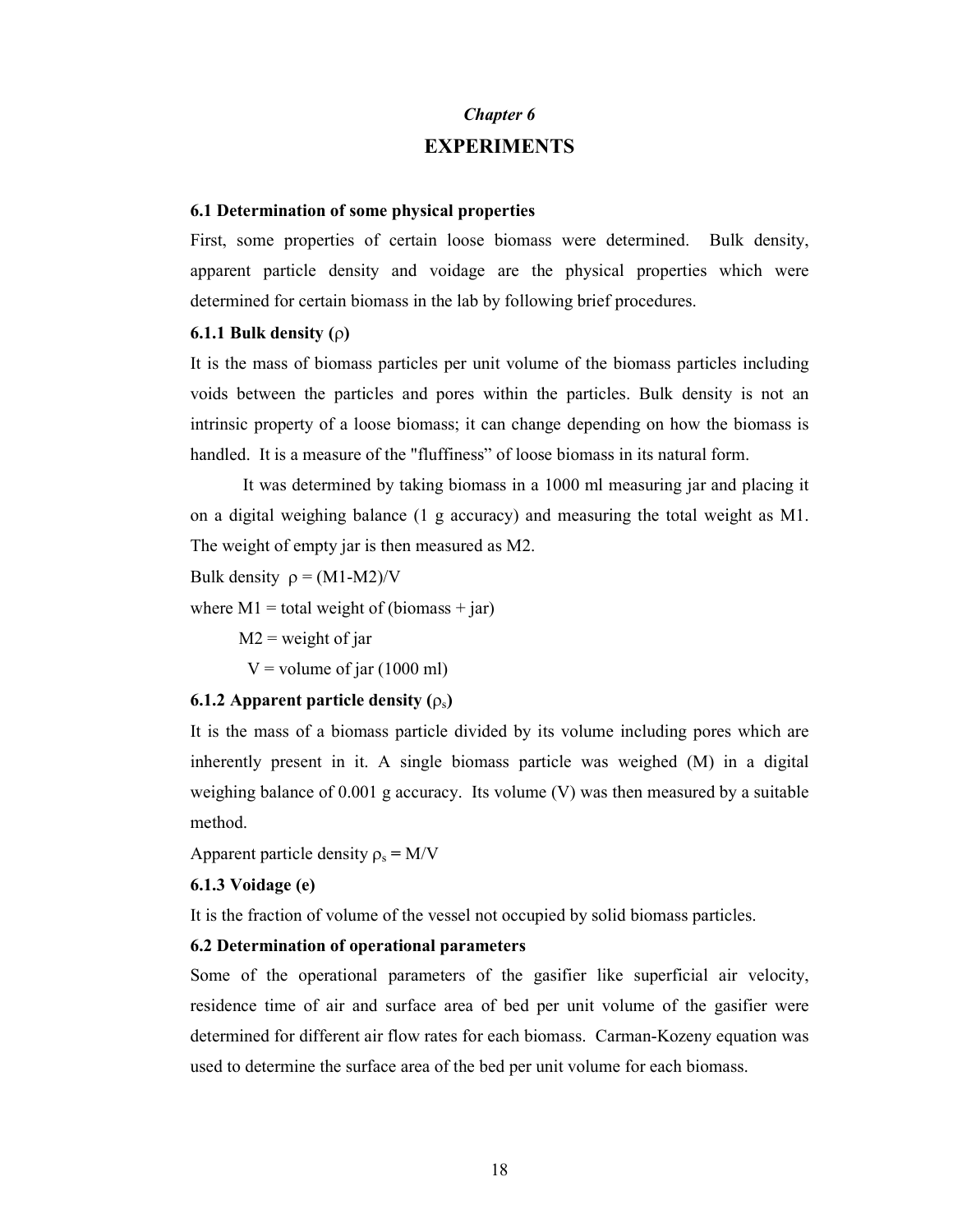#### 6.3 Tests for pressure drop measurement

Tests for pressure drop measurement along the depth of biomass bed were carried out under forced, downdraft mode with throat, in the unfired condition of gasifier. Refer fig.6.1. The bottom opening of the diverging portion below the throat of gasifier was closed with a wire mesh. A known quantity of wood pieces was charged into the gasifier up to the level of topmost pressure tapping. The top surface of biomass bed is taken as the reference for describing the position of pressure measurement. Manometers were connected to all the pressure tappings. A manometer was also connected across the orifice meter to measure air flow rate. The blower was started and delivery valve was kept fully open. Under this condition, the static pressure readings along the depth of biomass bed and orificemeter reading were noted. The air flow was then reduced in equal steps by regulating the blower valve. For each valve opening, all the static pressure readings along the depth of biomass bed and orificemeter reading were noted. The same experimental procedure was followed for different biomass like wood shavings, saw dust, coir pith, groundnut shells and charcoal.



Fig 6.1 Pressure drop measurement

### 6.4 Gasification tests

During gasification, generally there will be temperature stratification inside the gasifier at different depths. The actual temperature field was sensed by thermocouples inserted through the temperature tappings. Trials were conducted using wood pieces and groundnut shells separately. In each case, the gasifier was initially charged with 1 kg charcoal and ignited. The centrifugal blower supplied air for gasification and its flow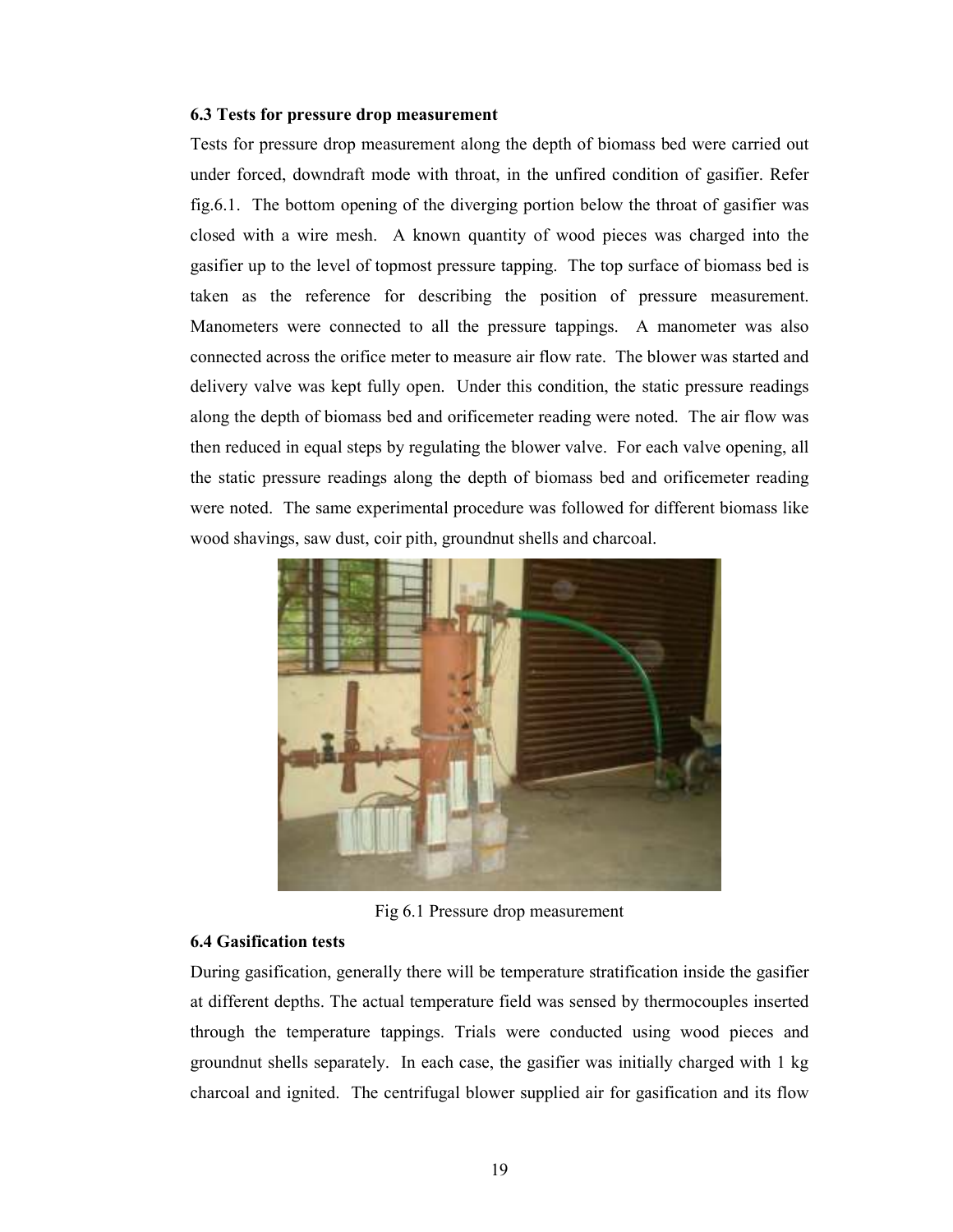rate was measured by orifice meter. The gasifier was operated in forced, downdraft mode. Refer fig.6.2. Once sufficient temperature was attained, biomass was fed in batches of 0.5 - 1 kg at a rate such that a desired bed height was reached. After reaching the desired bed height, the biomass feed rate was maintained at a value such that the bed height remained constant atleast for an hour during gasification trial. Biomass feed quantity was measured by a weighing balance of 1 g resolution. Temperature distribution along the depth of biomass bed was measured using 'K' type thermocouples inserted through eight tappings along the gasifier axis. The producer gas was flared at the opening of outlet pipe.

To finish the experiment, biomass feeding was stopped and air supply was continued for some more time. Because of biomass consumption due to gasification, its level gradually decreased inside the reactor. Once the level reached the initial level of charcoal taken, air supply was cut off and the reactions were stopped. The quantity of final residue was weighed.



Fig. 6.2 Gasifier in operation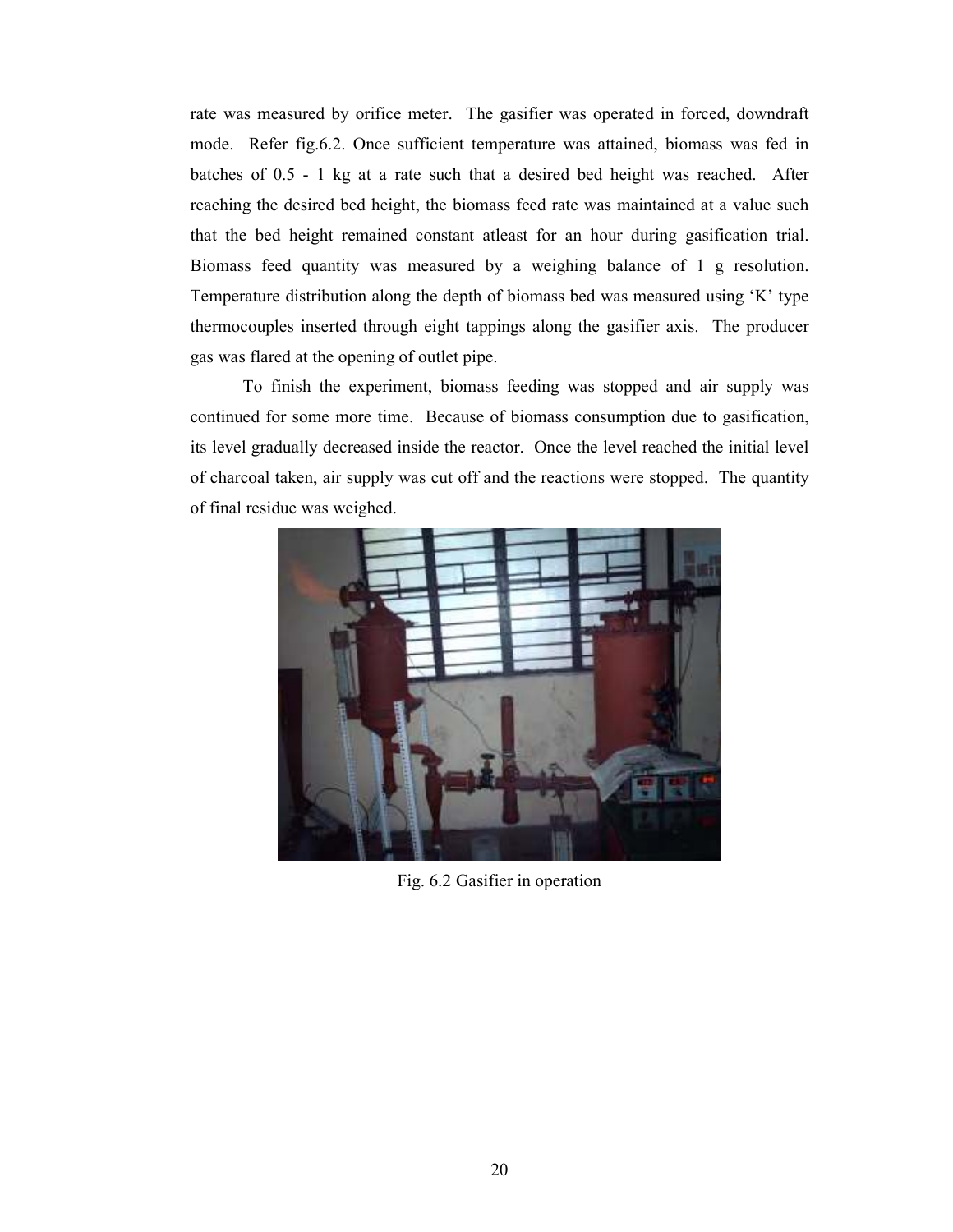#### Chapter 7

## RESULTS AND DISCUSSION

#### 7.1 Measured values of some physical properties

The measured values of the some physical properties are shown in Table 7.1 for certain biomass.

| Sl. | <b>Biomass</b>        | <b>Apparent Particle</b>      | <b>Bulk Density</b> | Fractional |
|-----|-----------------------|-------------------------------|---------------------|------------|
| No. |                       | Density                       |                     | Voidage    |
|     |                       | $\rho_s$ (kg/m <sup>3</sup> ) | $(kg/m^3)$          | e          |
|     | Cashew nut shell      | 1152.5                        | 295                 | 0.68       |
| 2   | Ground nut shell      | 366.66                        | 89                  | 0.76       |
| 3   | Cashew nut shell char | 368.96                        | 123                 | 0.74       |
| 4   | Ground nut shell char | 185.7                         | 57                  | 0.84       |
|     | Charcoal              | 336                           | 188                 | 0.59       |

Table 7.1 Some physical properties of certain biomass

It is evident that charification reduces apparent particle density, bulk density but increases voidage of biomass.

## 7.2 Operational parameters

The operational parameters of the gasifier like superficial air velocity, residence time of air and surface area of bed per unit volume of the gasifier were determined for different air flow rates for each biomass. Table 7.2 gives the results for groundnut shells (biomass) and charcoal (biochar) only. These are the values obtained when gasification air passed through the packed bed biomass gasifier.

Table 7.2 Superficial air velocity, Residence time and Surface area of bed per unit volume for certain biomass

| Sl. | <b>Biofuel</b> | Superficial air | Residence | Surface of bed per |
|-----|----------------|-----------------|-----------|--------------------|
| No. |                | velocity        | Time      | unit volume        |
|     |                | (m/s)           |           | $(m^2/m^3)$        |
|     |                |                 | S         |                    |
|     | Groundnut      | 0.115           | 3.56      | 3563               |
|     | shells         |                 |           |                    |
|     | Charcoal       |                 |           | 3335               |

The results indicate that dissimilar physical properties of biomass tend to control the chemical reactions differently.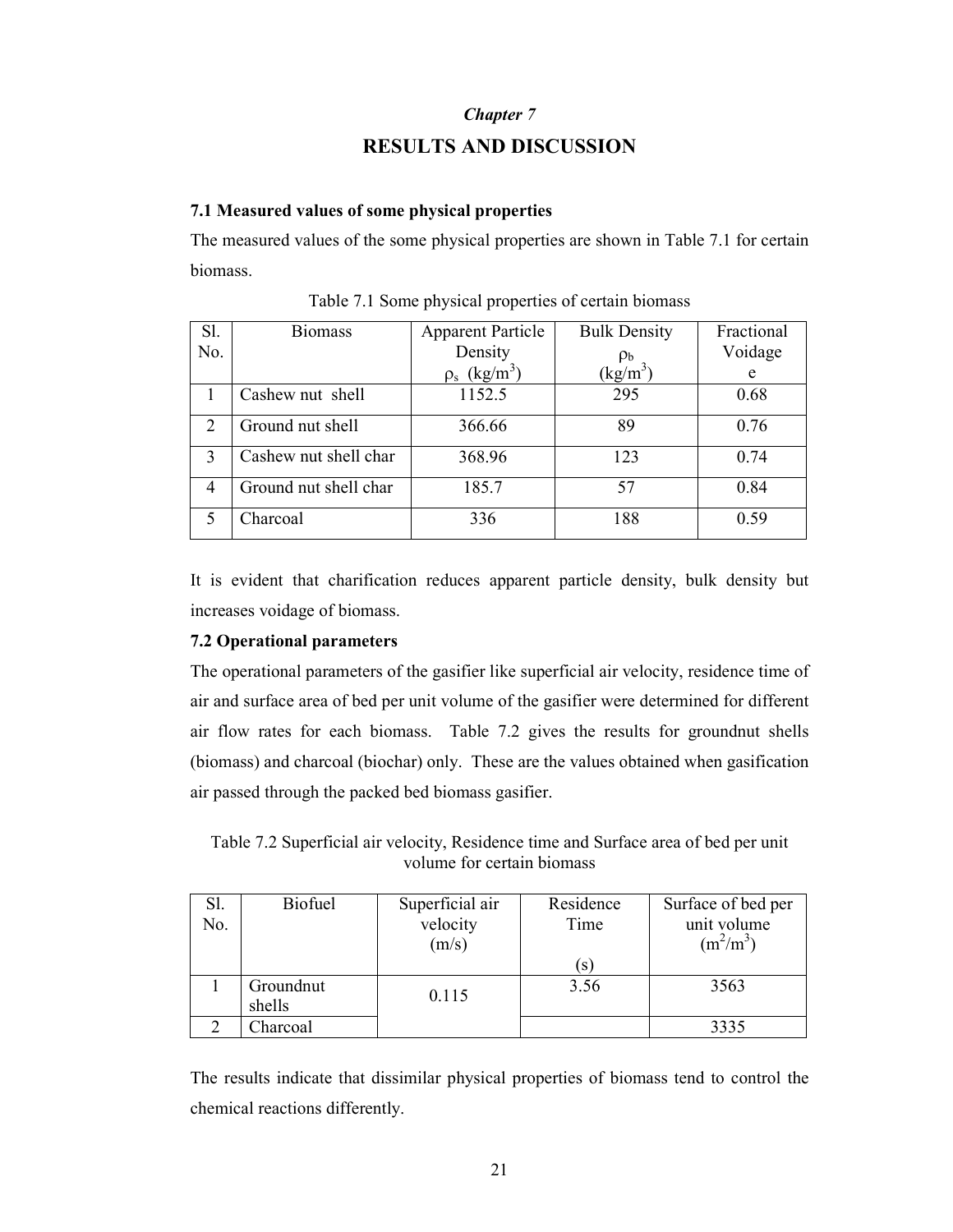### 7.3 Pressure drop in biomass beds

#### 7.3.1 Wood pieces

The pressure drop along the depth of a bed of wood pieces is shown in fig. 7.1, for ten different air flow rates. The maximum possible air flow rate in the case of wood pieces is 0.0114  $\text{m}^3$ /s. It is evident that the total pressure drop across the bed depth is only 4 mm of water column. Due to this, the air blower power requirement for wood pieces gasification will be the minimum.





Fig. 7.1 Pressure drop for wood pieces Fig. 7.2 Pressure drop for wood shavings

## 7.3.2 Wood shavings

The pressure drop along the depth of a bed of wood shavings is shown in fig. 7.2, for seven different air flow rates. The maximum possible air flow rate in the case of wood shavings is  $0.0096$  m<sup>3</sup>/s. It is clear that the total pressure drop across the bed depth is about 8 mm of water column. Due to this, the air blower power requirement will be greater than that for wood pieces gasification.

### 7.3.3 Saw dust

The pressure drop along the depth of a bed of saw dust is shown in fig. 7.3, for only one air flow rate which is the maximum possible i.e.,  $0.0024 \text{ m}^3/\text{s}$ . As the maximum possible air flow rate itself was very less, trials for still lower air flow rates could not be conducted. From fig. 7.3, it can be seen that the total pressure drop across saw dust bed is about 60 mm of water column which is the largest among all biomass. Due to this, the air blower power requirement for saw dust gasification will be the maximum.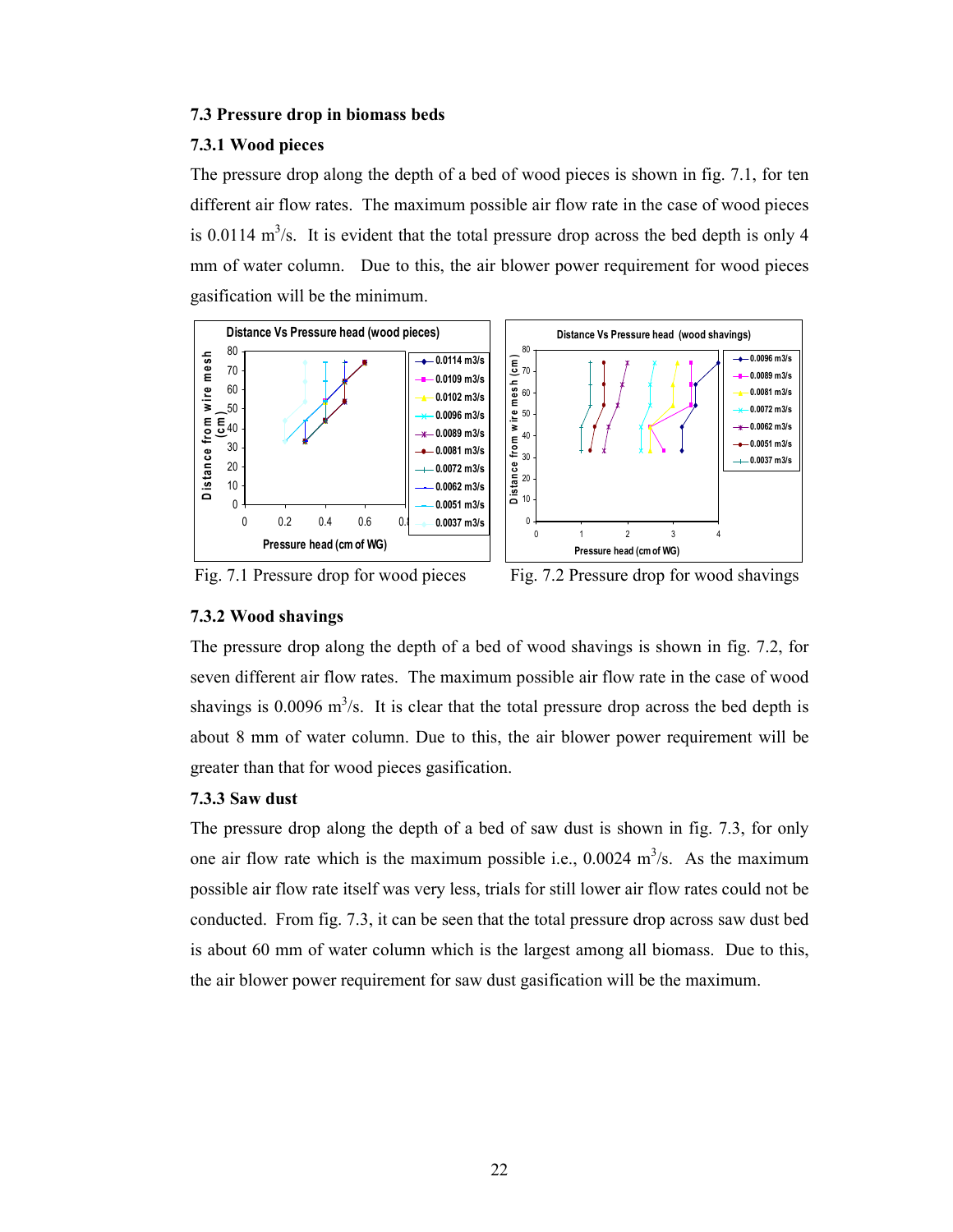

Fig. 7.3 Pressure drop for saw dust Fig. 7.4 Pressure drop for coir pith

## 7.3.4 Coir pith

The pressure drop along the depth of a bed of coir pith is shown in fig.7.4, for four different air flow rates. The maximum possible air flow rate is  $0.0075 \text{ m}^3/\text{s}$ . The total pressure drop across the bed depth is about 20 mm of water column. Due to this, the air blower power requirement will be lesser than that for saw dust gasification.

## 7.3.5 Groundnut shells

The pressure drop along the depth of a bed of groundnut shells is shown in fig. 7.5, for eight different air flow rates. The maximum possible air flow rate in the case of groundnut shells is  $0.0102 \text{ m}^3/\text{s}$ . It has been found that the total pressure drop across the bed depth is about 6 mm of water column. Due to this, the air blower power requirement will be considerably lesser than that for saw dust, coir pith and wood shavings gasification.

## 7.3.6 Charcoal

The pressure drop along the depth of a bed of charcoal is shown in fig. 7.6, for nine different air flow rates. The maximum possible air flow rate is  $0.0108 \text{ m}^3/\text{s}$ . The total pressure drop across the bed depth is about 3 mm of water column. Due to this, the air blower power requirement will be lesser than that for wood gasification.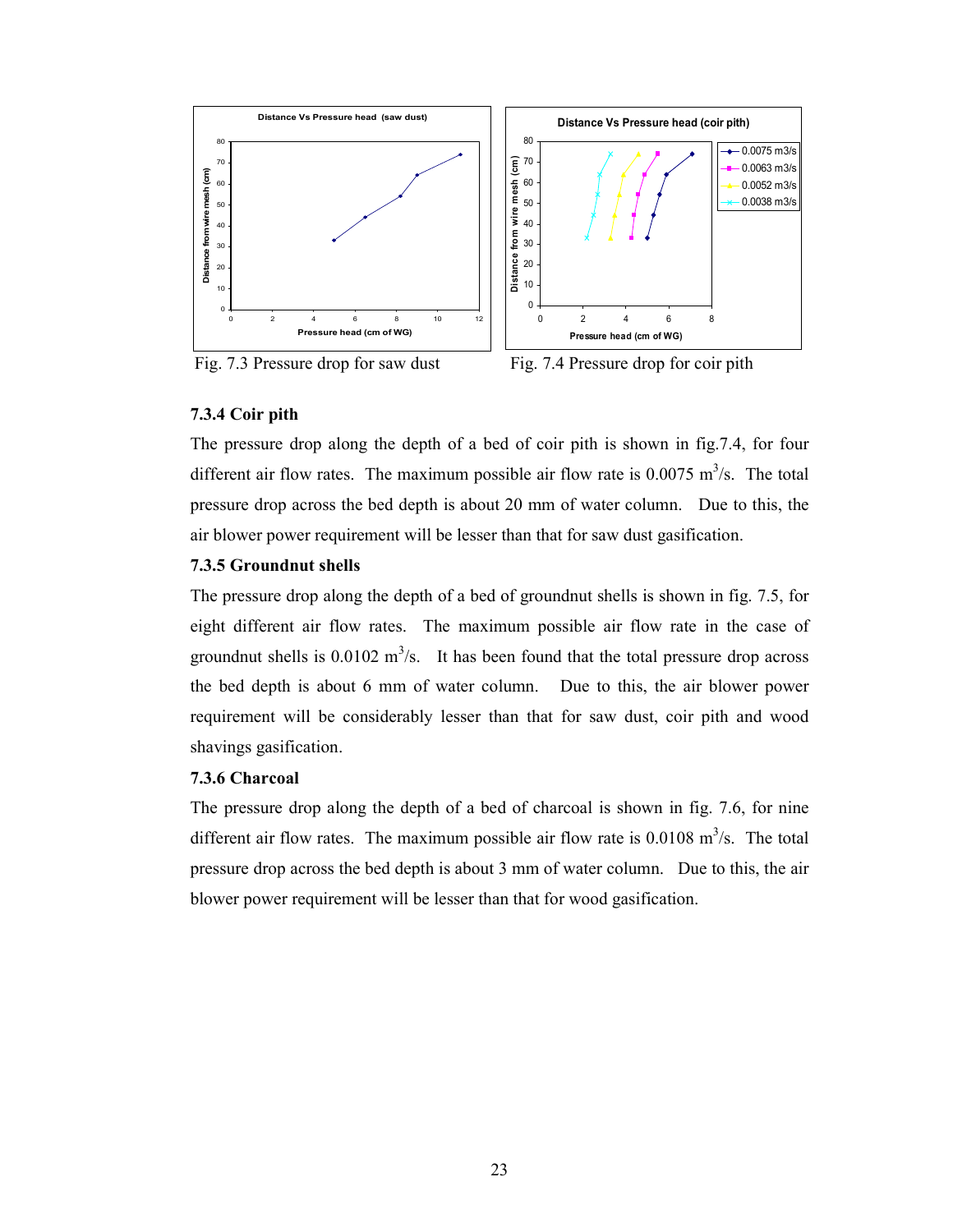

Fig.7.5 Pressure drop for groundnut shells Fig. 7.6 Pressure drop for charcoal

The inlet static head (in cm of WC) required to cause different air flow rates in forced draft mode of operation of gasifier for six different biomass are shown in fig. 7.7.



Fig. 7.7 Plot of Inlet static head vs Air flow rate

### 7.4 Temperature distribution during gasification

The results of gasification of two types of biomass namely wood pieces and groundnut shell are presented in fig. 7.8 and fig. 7.9 respectively. The temperature distributions along the depth of wood pieces and groundnut shell beds are shown in the figures, besides the fuel feeding rate and the bed height, for entire test duration.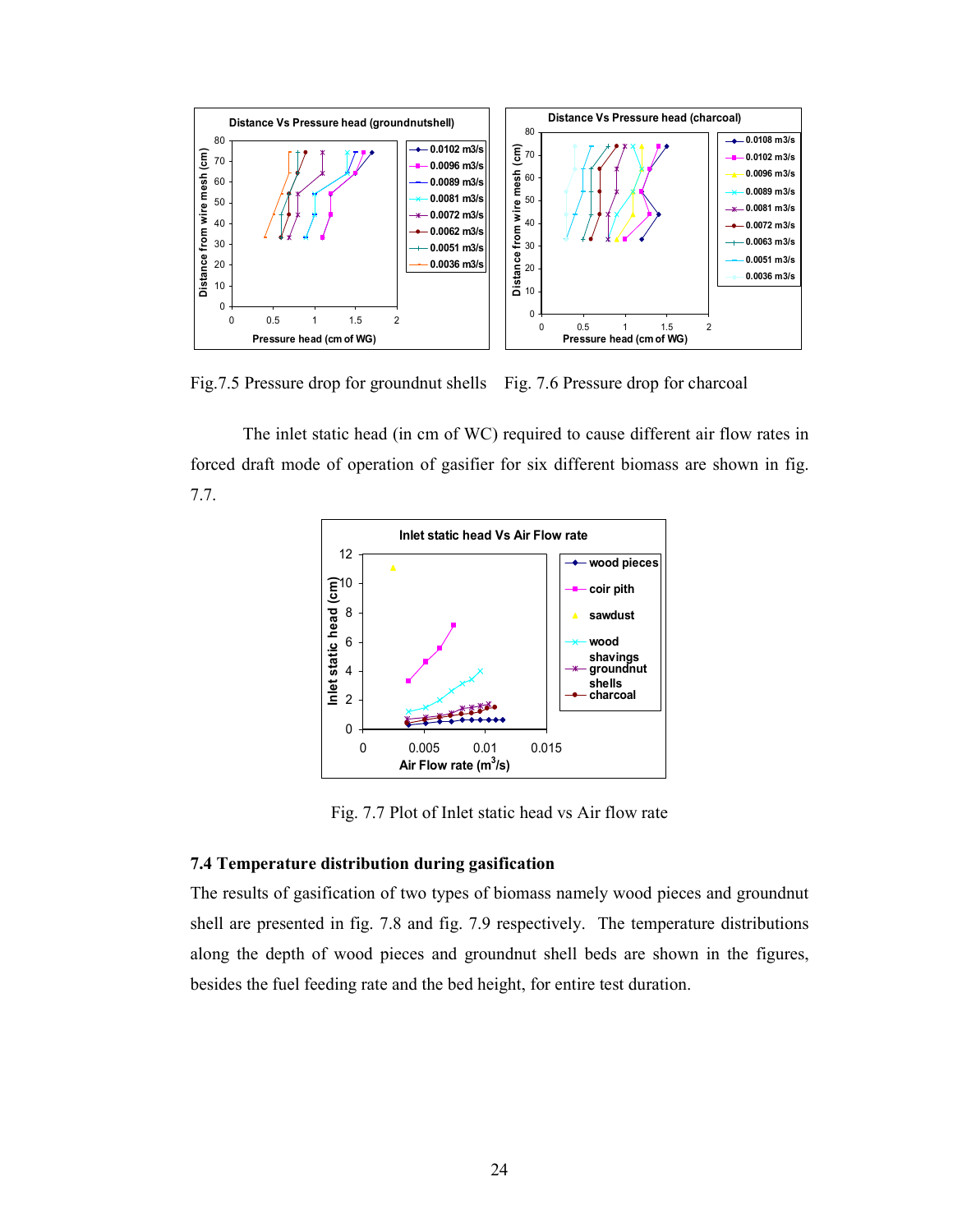



During steady state operation of the gasifier, the heat transfer from oxidation zone to upper packed column of biomass caused drying and devolatilization of raw biomass, which was fed at a constant rate. The rate of downward movement of biomass was equal to the rate of upward progress of oxidation zone. But towards the end of experiment, when biomass feeding was stopped, the biomass level decreased gradually inside the gasifier as gasification was allowed to continue by supplying air. The drying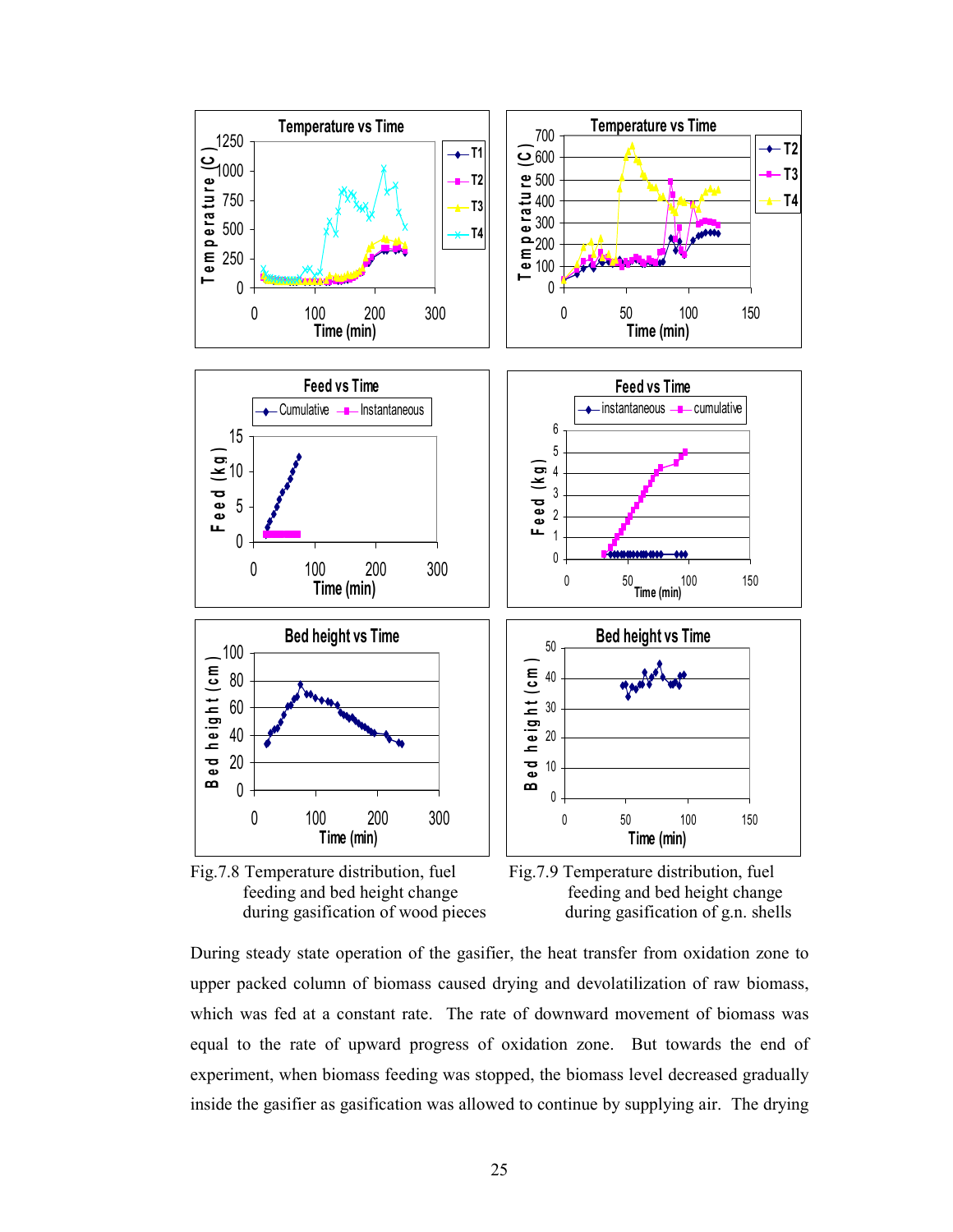and devolatilization zones shrunk while the oxidation zone extended upwards. As a result, the top layer of biomass bed underwent high temperature oxidation. Due to this, the radiation heat loss from red-hot biomass bed to the reactor inner surfaces increased. In the final stage of each biomass gasification trial, as the contents of gasifier became char, char gasification took place. The quality of producer gas was better towards the end of experiment, which could be observed for both wood pieces and groundnut shell gasification.

Channeling and bridging problems were experienced during gasification of groundnut shells in packed bed. By agitating the bed, these problems were overcome. Clinkers were also formed in the case of groundnut shell gasification, whereas no such phenomenon occurred in wood gasification. This was due to lower ash fusion temperature of groundnut shell ash. This can be overcome if bed temperature is maintained lower than ash fusion temperature. One of the methods of achieving this, is to decrease the char residence time.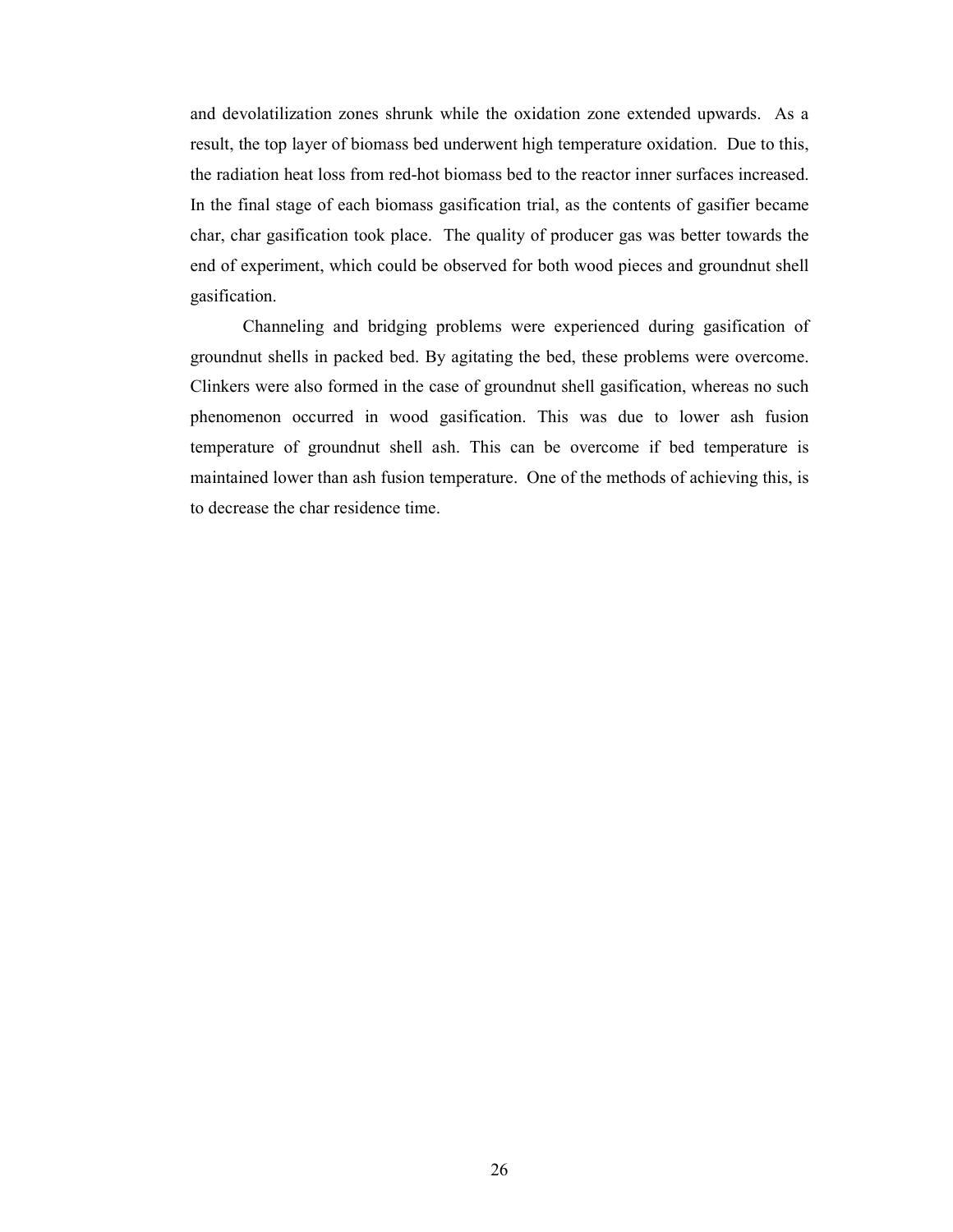## Chapter 8 **CONCLUSIONS**

## 8.1 Properties of loose biomass

From the values of various properties determined for certain loose biomass, the following observations are made:

- Loose biomass have lesser bulk density and higher bed voidage.
- Surface area of bed per unit volume of bed is higher for loose biomass.
- Flow of loose biomass inside the gasifier is hampered by their inherent characteristics.
- Charification decreases bulk density and apparent particle density but increases fractional voidage.

## 8.2 Pressure drop in gasifiers

From the experiments conducted to determine pressure drop in biomass beds, the following points are concluded:

- The pressure drop for air flow is highest in the case of saw dust bed and is least for the bed of charcoal.
- For the same air flow rate through the bed, higher inlet air pressure is necessary in the case of saw dust.
- The pressure drop depends very much on the physical structure of biomass particle. The pressure drop is inversely proportional to the particle diameter.
- The pressure drop is directly proportional to the air flow rate for all biomass.
- For the same pressure drop and air flow rate, bed height of wood pieces can be more than that of loose bioresidues.
- Equations can be used to determine pressure distribution along the depth of biomass bed.

## 8.3 Gasification tests

From the gasification tests, the following points are concluded:

- Gasification of wood pieces is easier and particulate content in producer gas is also lesser.
- Gasification of groundnut shells is also good but particulate content in producer gas is more. Because of this, more elaborate cleaning of producer gas becomes essential before supplying it to the engine.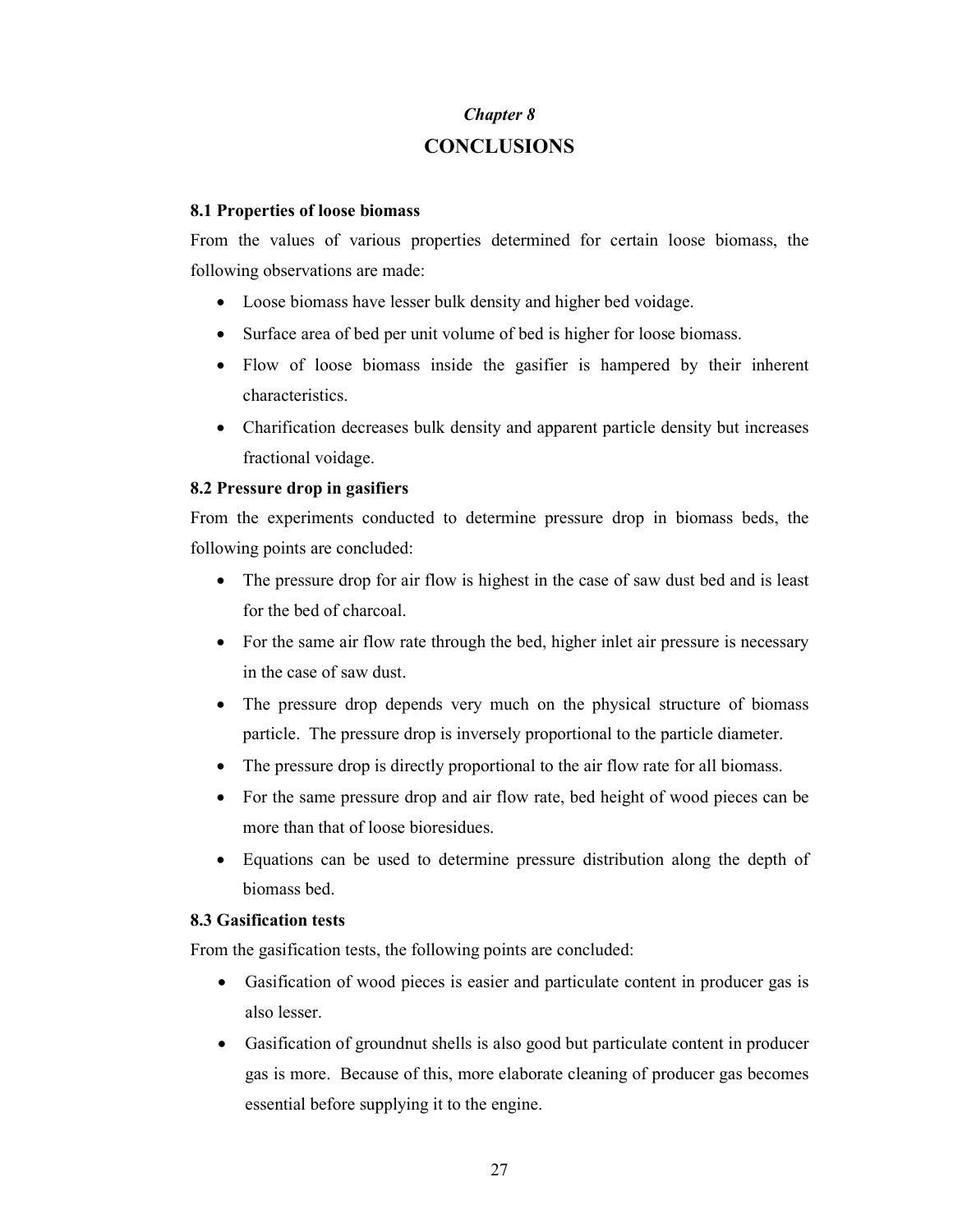- When the bed height of groundnut shells is maintained low, producer gas generation is better but frequency of fuel feeding increases.
- By agitating the bed of groundnut shells, the problems of choking and bridging can be overcome and producer gas generation will be better.
- Dissimilar physical properties of biomass control the chemical reactions differently.

It is possible to use non-woody loose bioresidues in the small scale packed bed type of gasifiers with only minor modifications in the design and operation. In the larger commercial packed bed type of gasifiers, loose bioresidues can be used if the bed height is maintained at a minimum level and if the bed is agitated at regular interval of time.